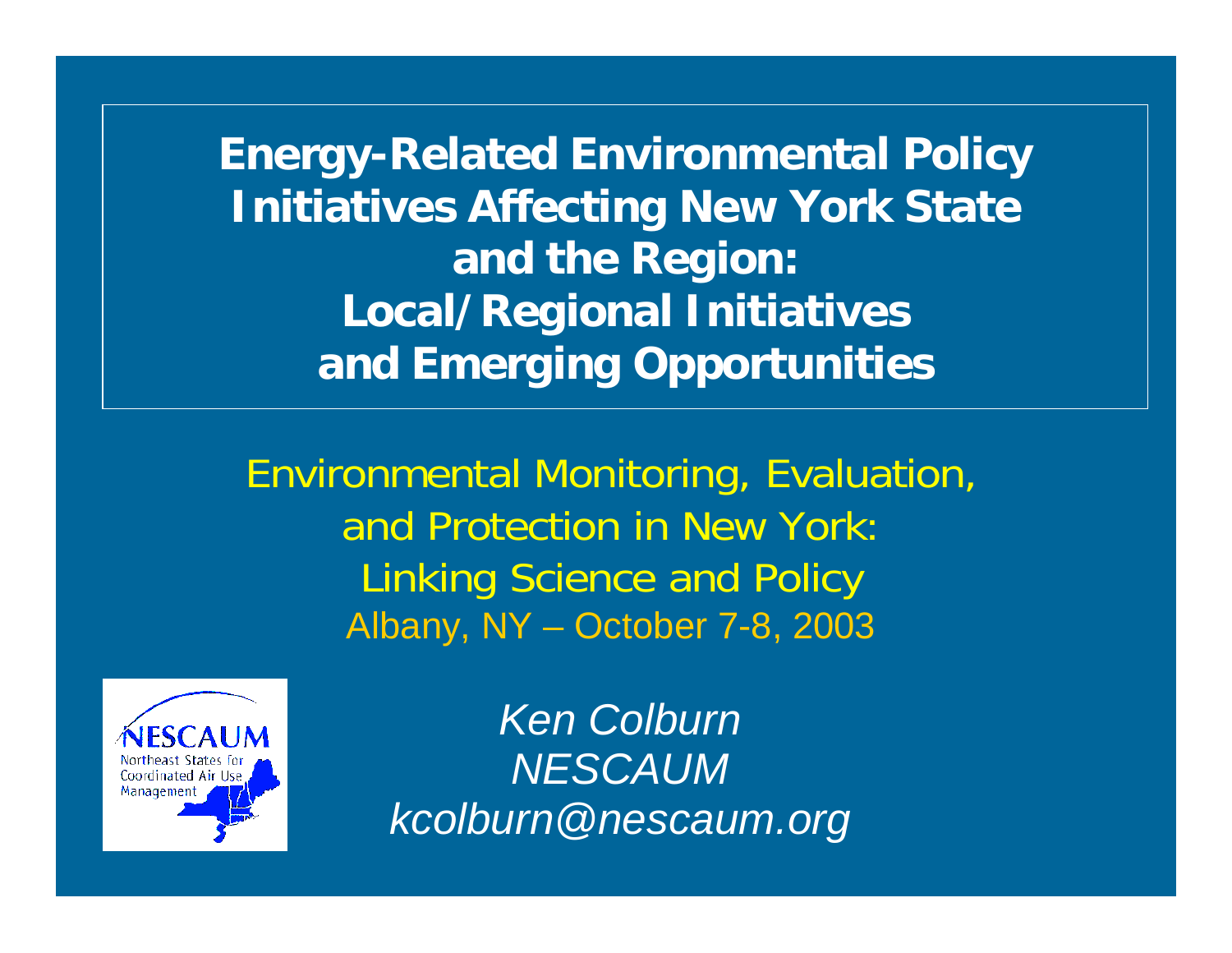#### **Got an Hour?**

## Multiple initiatives under each category:

- Climate Change
- Electricity
- Diesels
- Fuels
- Light Duty Motor Vehicles
- Monitoring & Evaluation
- Low Income / Environmental Justice
- Multi-Pollutant Legislation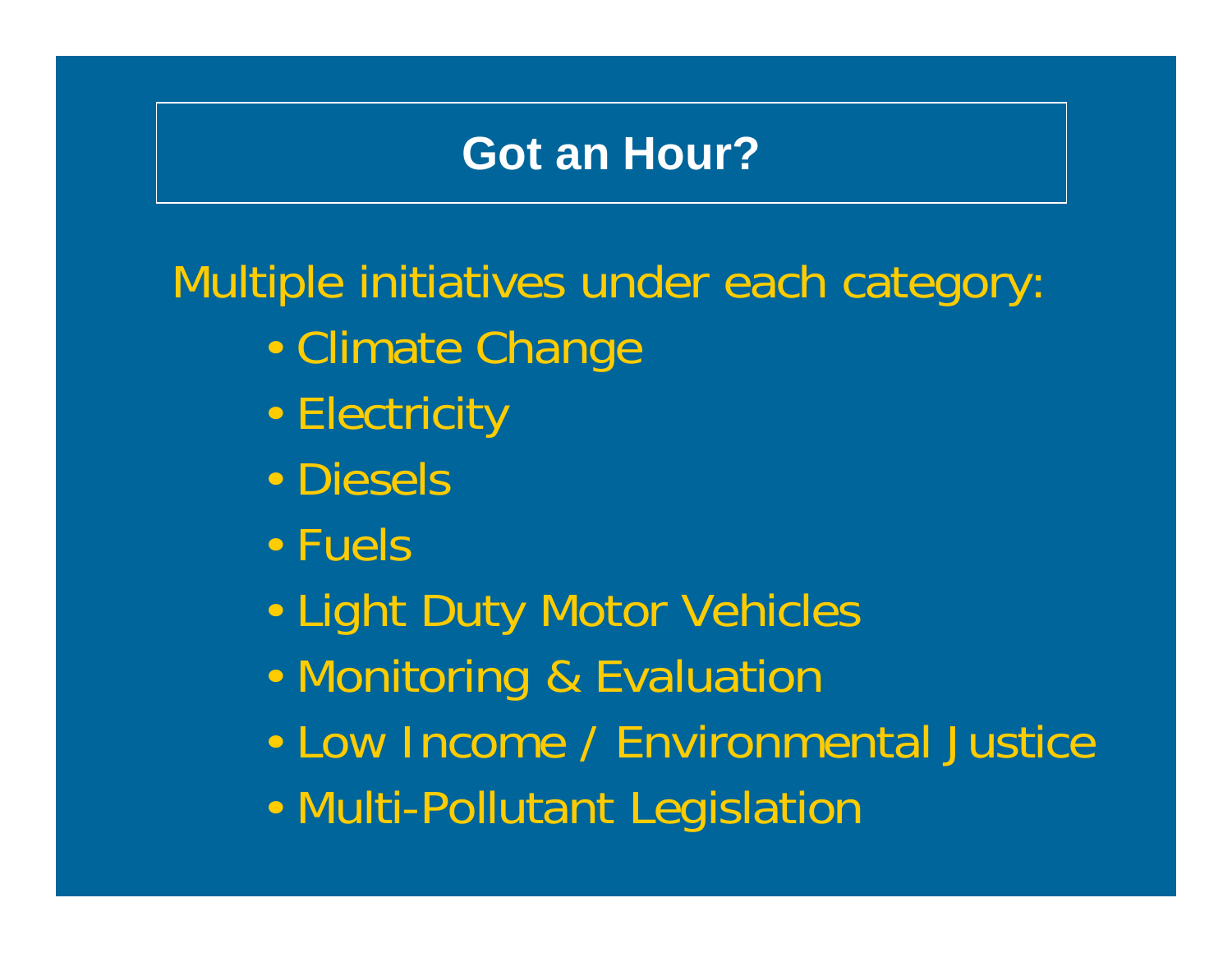#### **CLIMATE CHANGE**

- RGGI (Gov. Pataki's Cap & Trade Initiative)
- NEG-ECP Climate Commitment & Process
- Northeast GHG Registry Infrastructure essential for cap-and-trade
- Region-Specific Climate & Economic Modeling "Umbrella" for policy makers -PRECIS, NE-MARKAL + NY + CA, REMI
- Impacts of climate change on air quality -Georgia Tech / MIT / NESCAUM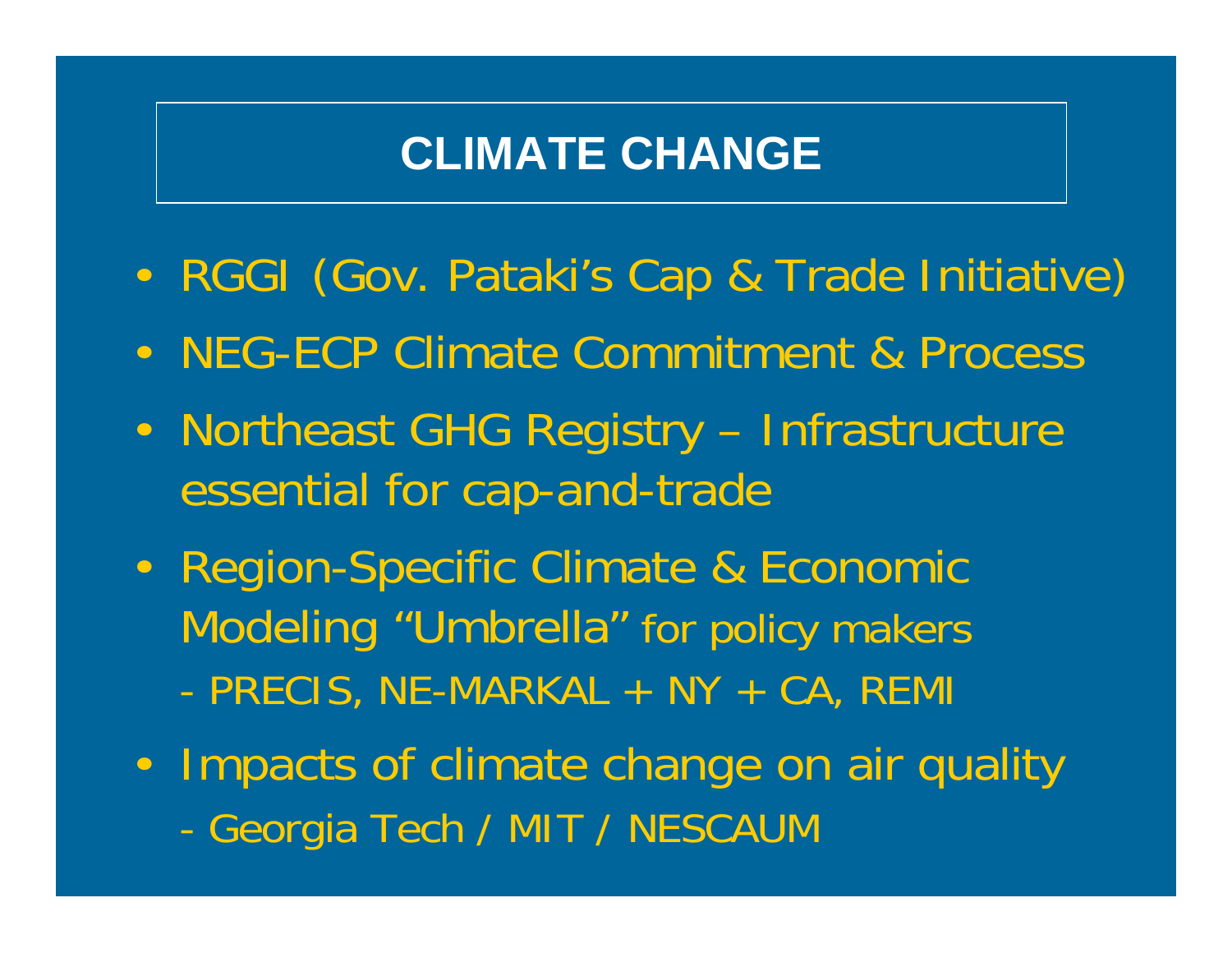### **ELECTRICITY**

- DG (NESCAUM study in Metro-NYC area)
- CHP (NECHPI; new Northeast CHP Center; NY Rule; NYSERDA leadership & support)
- Mercury MACT
	- "Floor = average of top 12% performing utilities
	- EPA to propose by 12/15/03, finalize by 12/15/04, compliance by 12/15/07 (unless multi-p legislation changes MACT)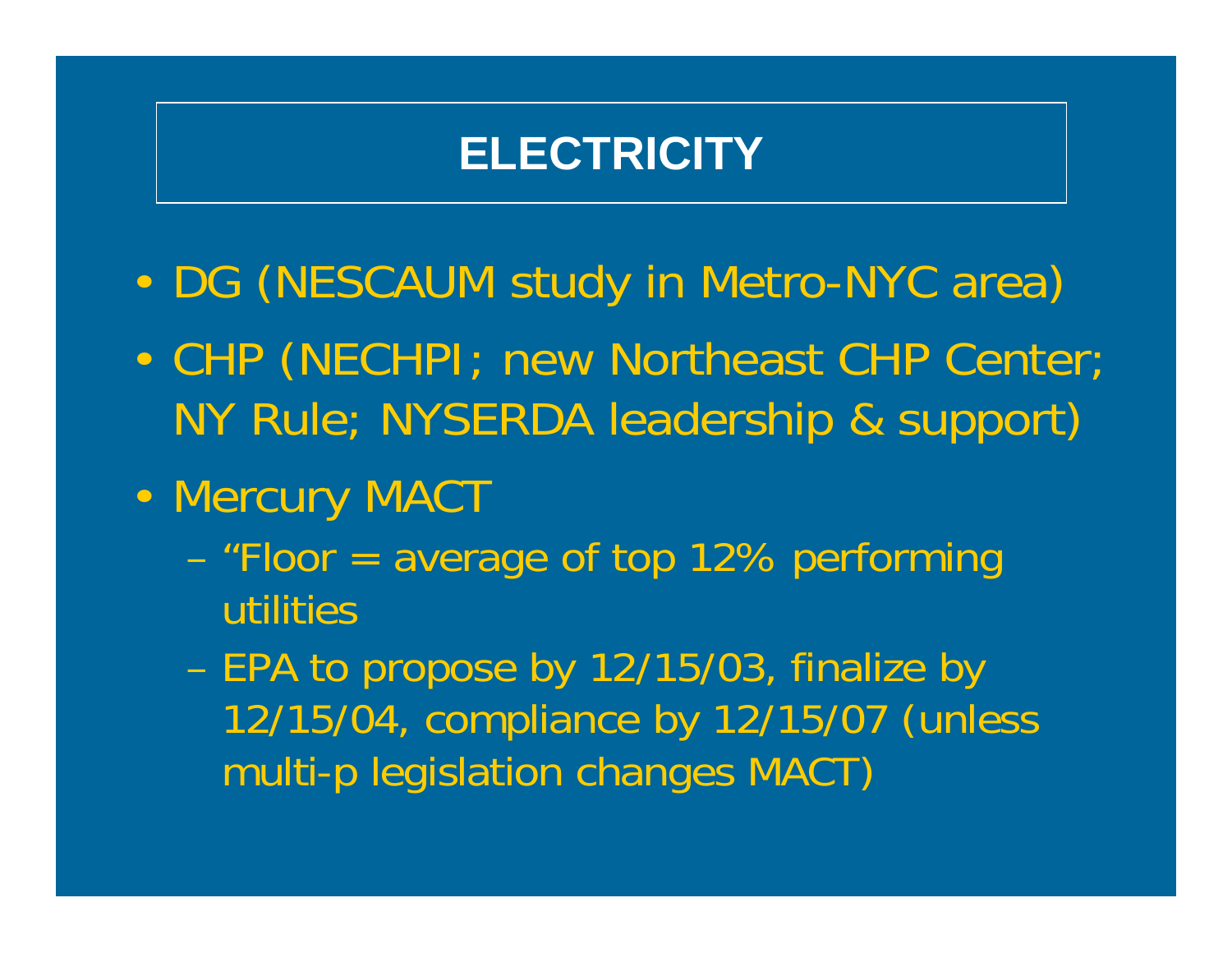### **DIESEL ENGINES**

- Retrofits; Sanitation Fleets, Buses, and Ferries
	- NESCAUM/EPA Retrofit Workshop, October 21-22 in NYC
- Truck Stop Electrification (Hunts Point, Syracuse, soon NJ)
- NESCAUM Nonroad Occupational Exposure **Studies**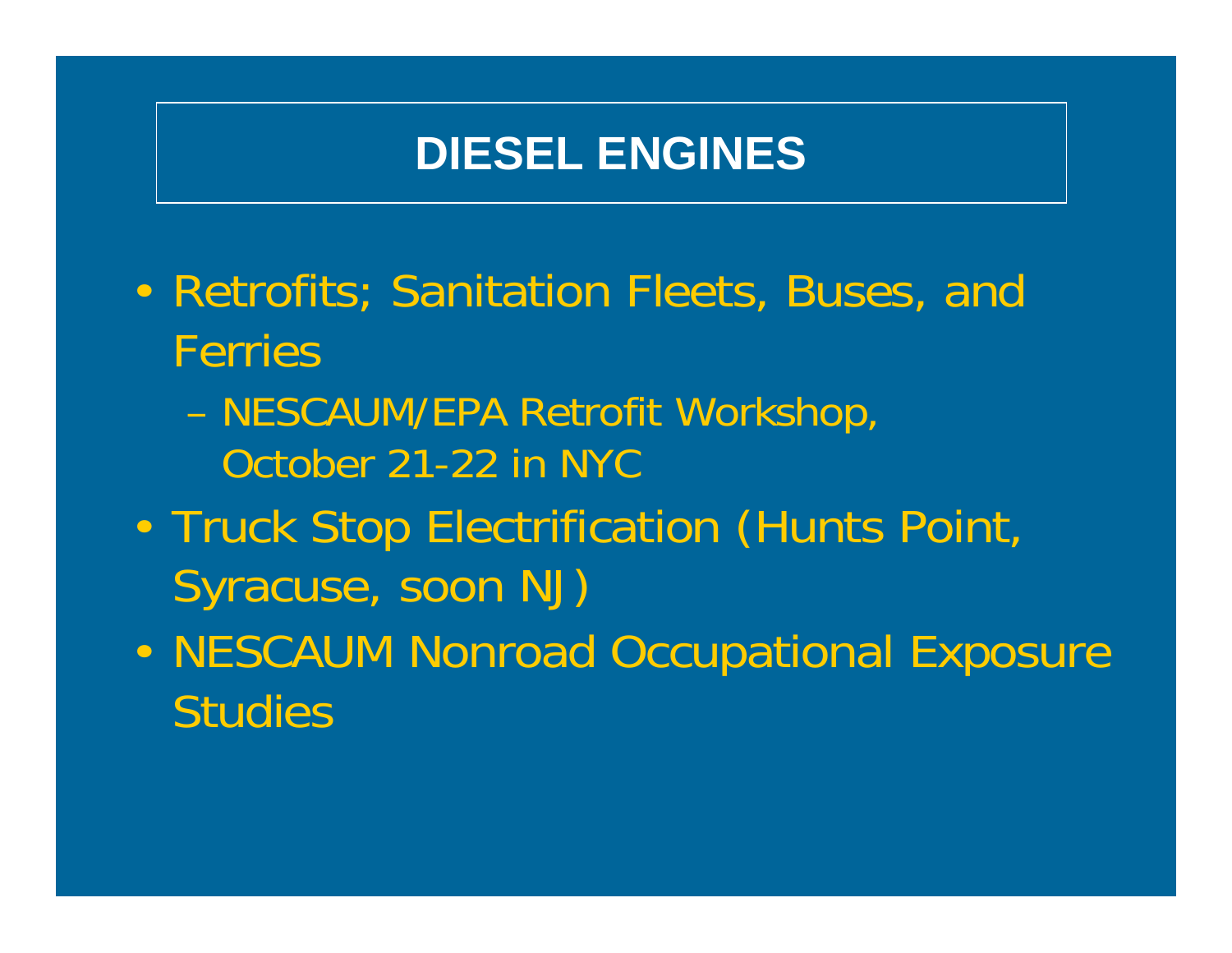# Mack Truck SEP: NYC DOS SCR & DPF Combination

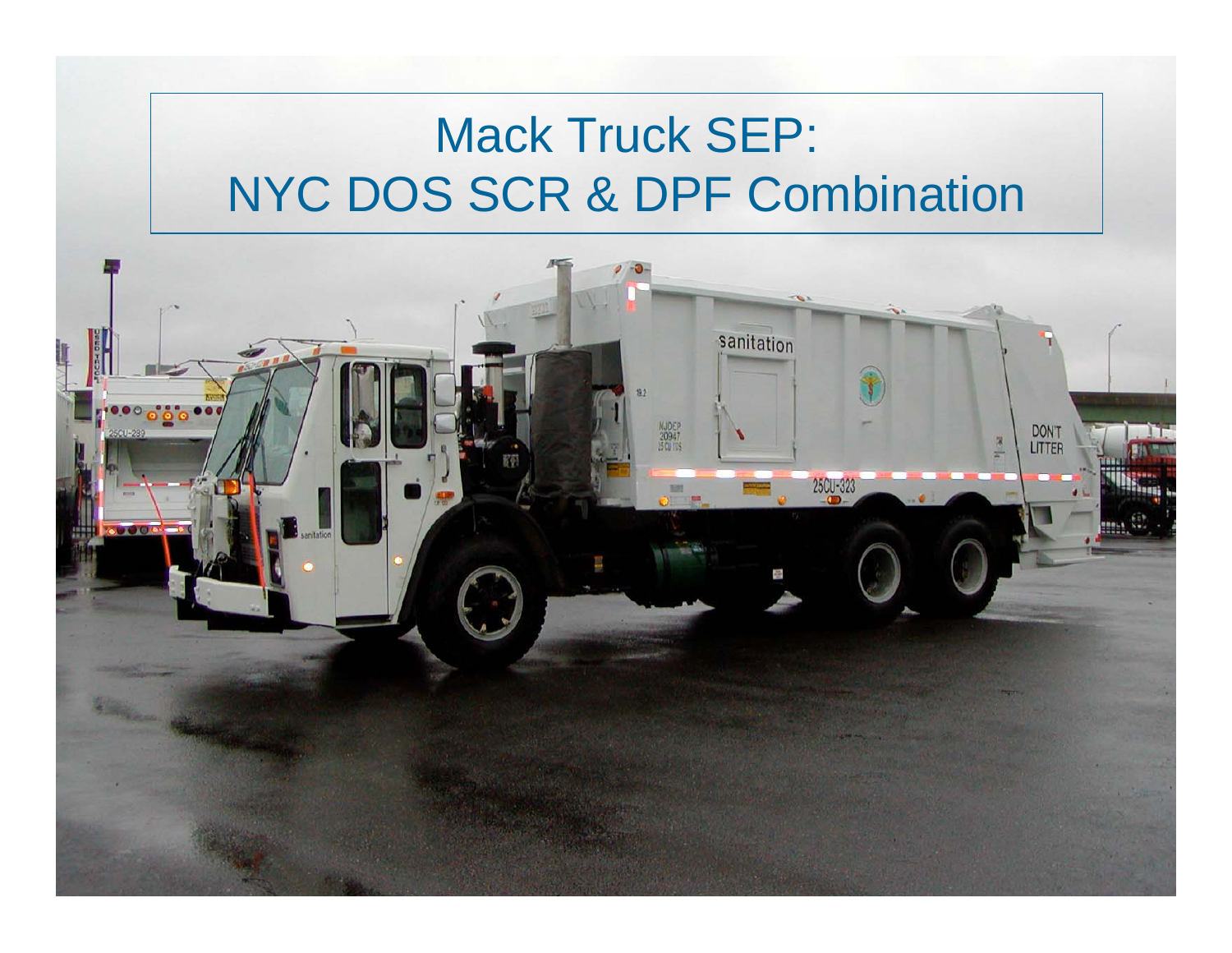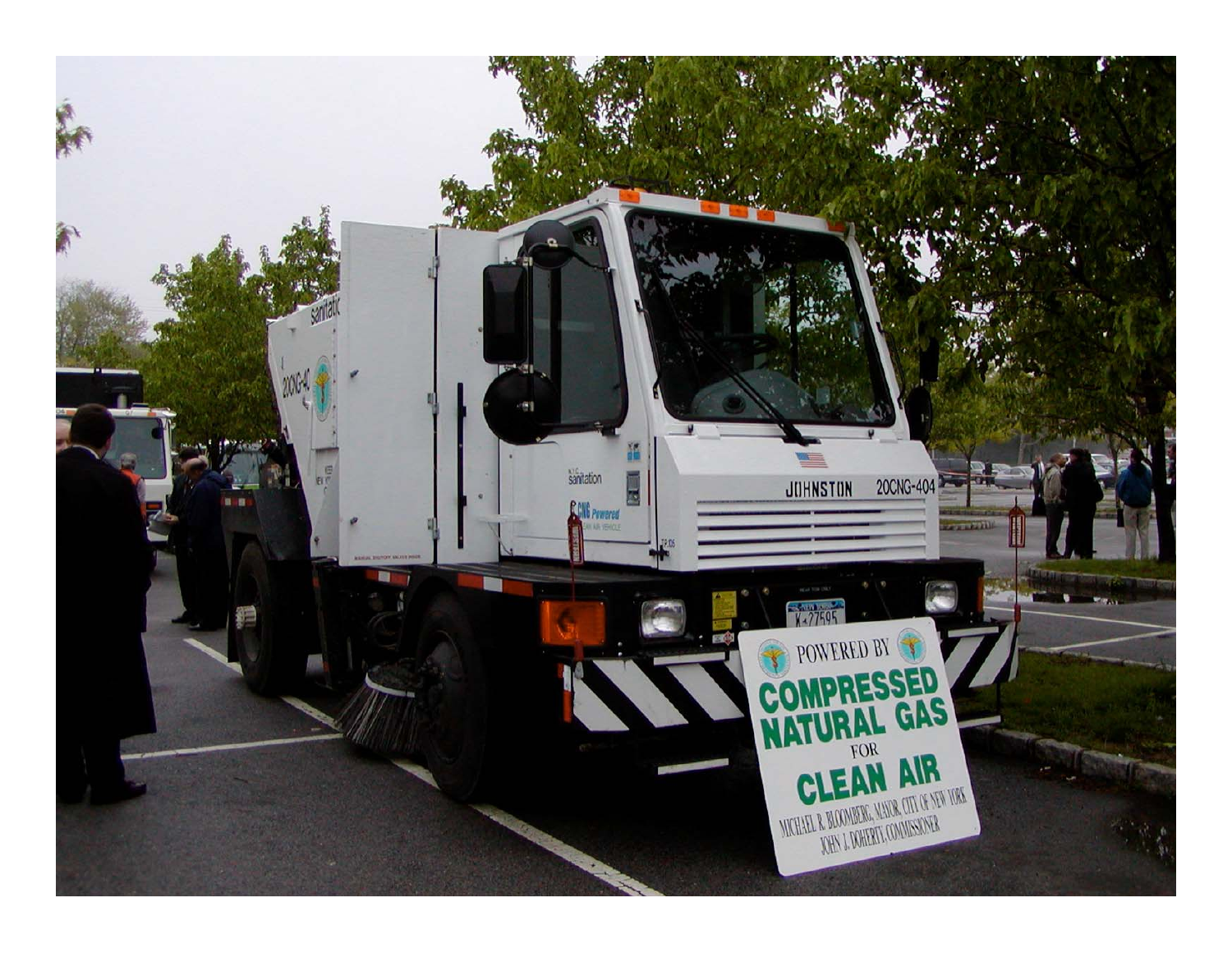# Refuse Collection Truck Test Results: Particulate Matter

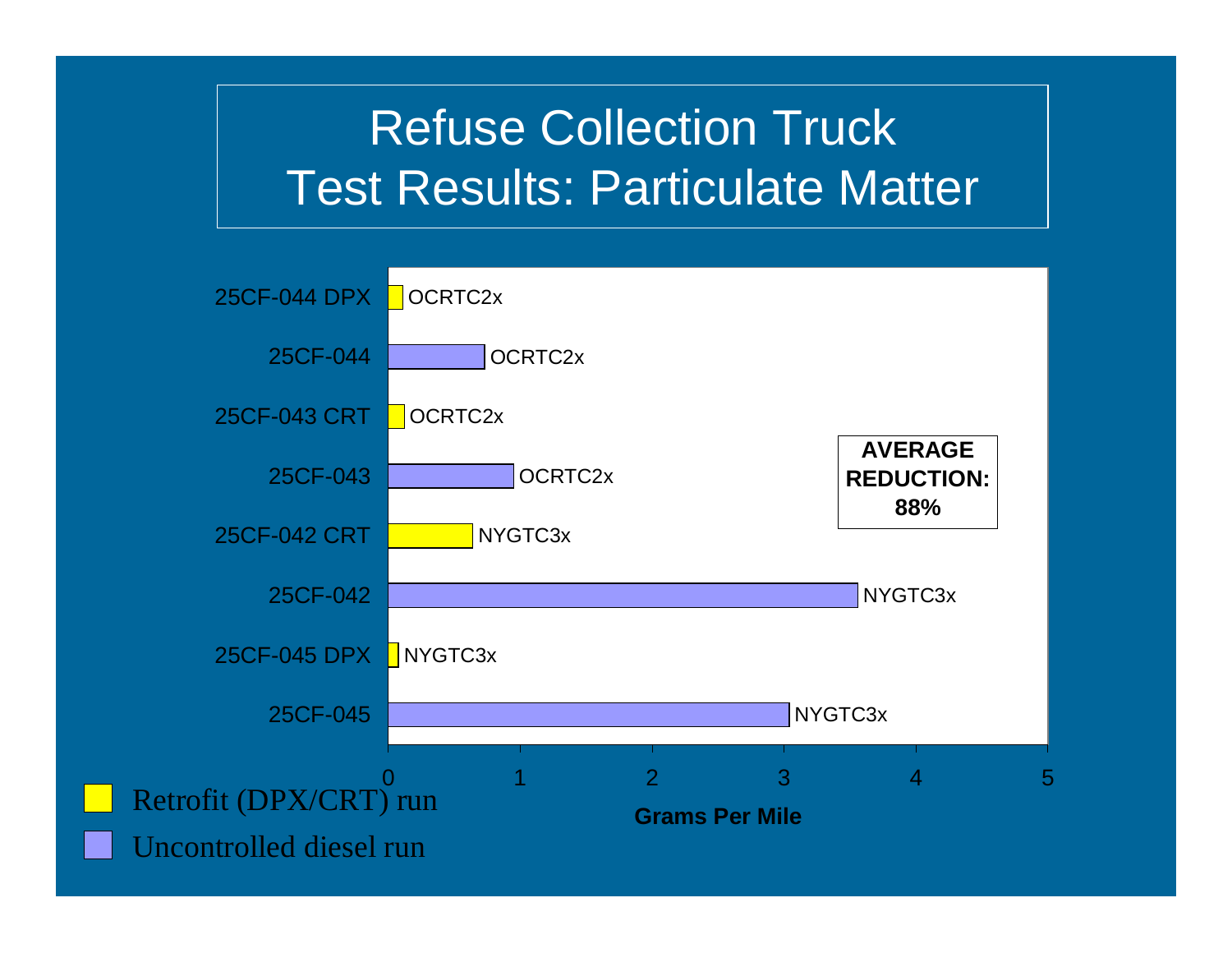# Refuse Collection Truck Test Results: Fuel Economy

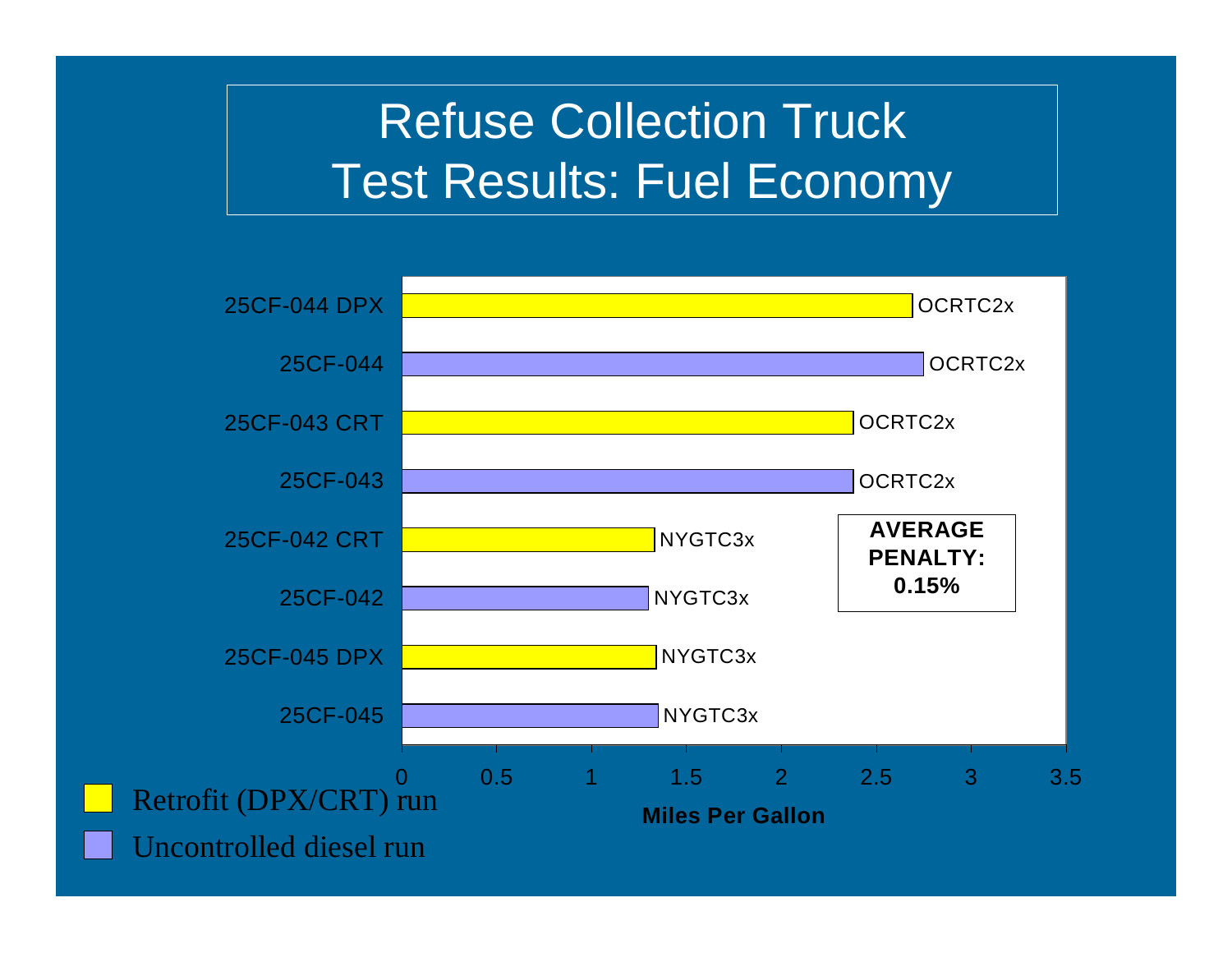#### Hunts Point TSE project





Sustainable South Bronx and NYPA have installed a 30-bay truck electrification system at the Hunt's<br>Point Market in the South Bronx.

Adopting a system from IdleAire Technologies will<br>create a zero-idling zone, eliminate diesel exhaust, and provide needed health benefits to this community.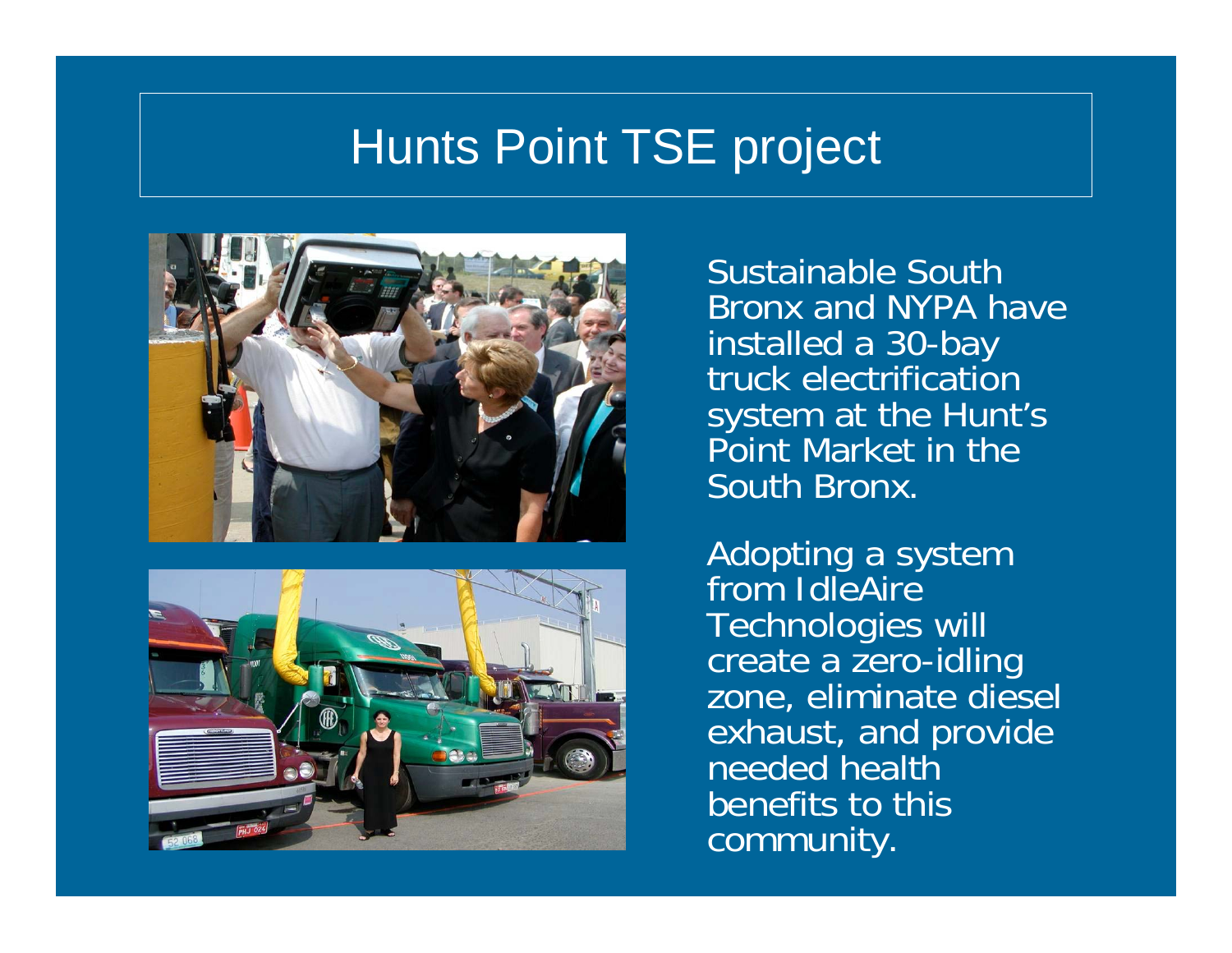# PM<sub>2.5</sub> & Estimated Diesel PM Exposure

#### **New York City #7 Construction Activity PM2.5 Integrated Sampling Results Estimated Diesel Particulate Matter Exposure**

|                                                                     | Workday                | Low Estimated | <b>High Estimated</b> |                                              | Low Estimated | High Estimated      |
|---------------------------------------------------------------------|------------------------|---------------|-----------------------|----------------------------------------------|---------------|---------------------|
|                                                                     | Average                | <b>DPM</b>    | <b>DPM</b>            |                                              | <b>DPM</b>    | <b>DPM</b>          |
|                                                                     | Concentration          | Concentration | Concentration         | 24-hour Average*                             | Concentration | Concentration       |
| <b>Sampling Location</b>                                            | $(\mu g/m^3)$<br>Day 1 | $(\mu g/m^3)$ | range $(\mu g/m^3)$   | Concentration $(\mu g/m^3)$                  | $(\mu g/m^3)$ | range $(\mu g/m^3)$ |
| Perimeter Site #1                                                   | 49.272                 | 1.97          | 26.11                 | 31.09                                        | 1.24          | 16.48               |
| Perimeter Site #2                                                   | 76.574                 | 3.06          | 40.58                 | 40.19                                        | 1.61          | 21.30               |
| Excavator <sub>A</sub>                                              | 66.250                 | 265           | 35, 11                | 36.75                                        | 147           | 19.48               |
| Excavator                                                           |                        |               |                       |                                              |               |                     |
| $PC-100$                                                            |                        |               |                       |                                              |               |                     |
| Drill                                                               |                        |               |                       | New PM2.5 Standard? (e.g., 15-25 u/m3?)      |               | .<br>6              |
|                                                                     |                        |               |                       |                                              |               |                     |
|                                                                     |                        |               |                       | New, lower averaging times? (e.g., 3 hours?) |               |                     |
| Perimeter<br>Perimeter                                              |                        |               |                       |                                              |               | <b>6</b><br>81      |
| Excavator                                                           |                        |               |                       |                                              |               |                     |
| <b>Excavator B</b>                                                  | 60.26                  | 2.41          | 31.94                 | 34.75                                        | 1.39          | 18.42               |
| <b>PC-100</b>                                                       | 44.37                  | 1.77          | 23.52                 | 29.46                                        | 1.18          | 15.61               |
| Drill                                                               | $-0.86$                | $-0.03$       | $-0.45$               | 14.38                                        | 0.58          | 7.62                |
|                                                                     |                        |               |                       |                                              |               |                     |
|                                                                     |                        |               |                       |                                              |               |                     |
|                                                                     | Day 3                  |               |                       |                                              |               |                     |
| Perimeter Site #1                                                   | 34.503                 | 1.38          | 18.29                 | 26.17                                        | 1.05          | 13.87               |
| Perimeter Site #2                                                   | 20.864                 | 0.83          | 11.06                 | 21.62                                        | 0.86          | 11.46               |
| <b>Excavator A</b>                                                  | 45.434                 | 1.82          | 24.08                 | 29.81                                        | 1.19          | 15.80               |
| <b>PC-100</b>                                                       | 77.126                 | 3.09          | 40.88                 | 40.38                                        | 1.62          | 21.40               |
| Drill                                                               | 49.469                 | 1.98          | 26.22                 | 31.16                                        | 1.25          | 16.51               |
| *Assumes ambient average concentration is 22 $\mu$ g/m <sup>3</sup> |                        |               |                       |                                              |               |                     |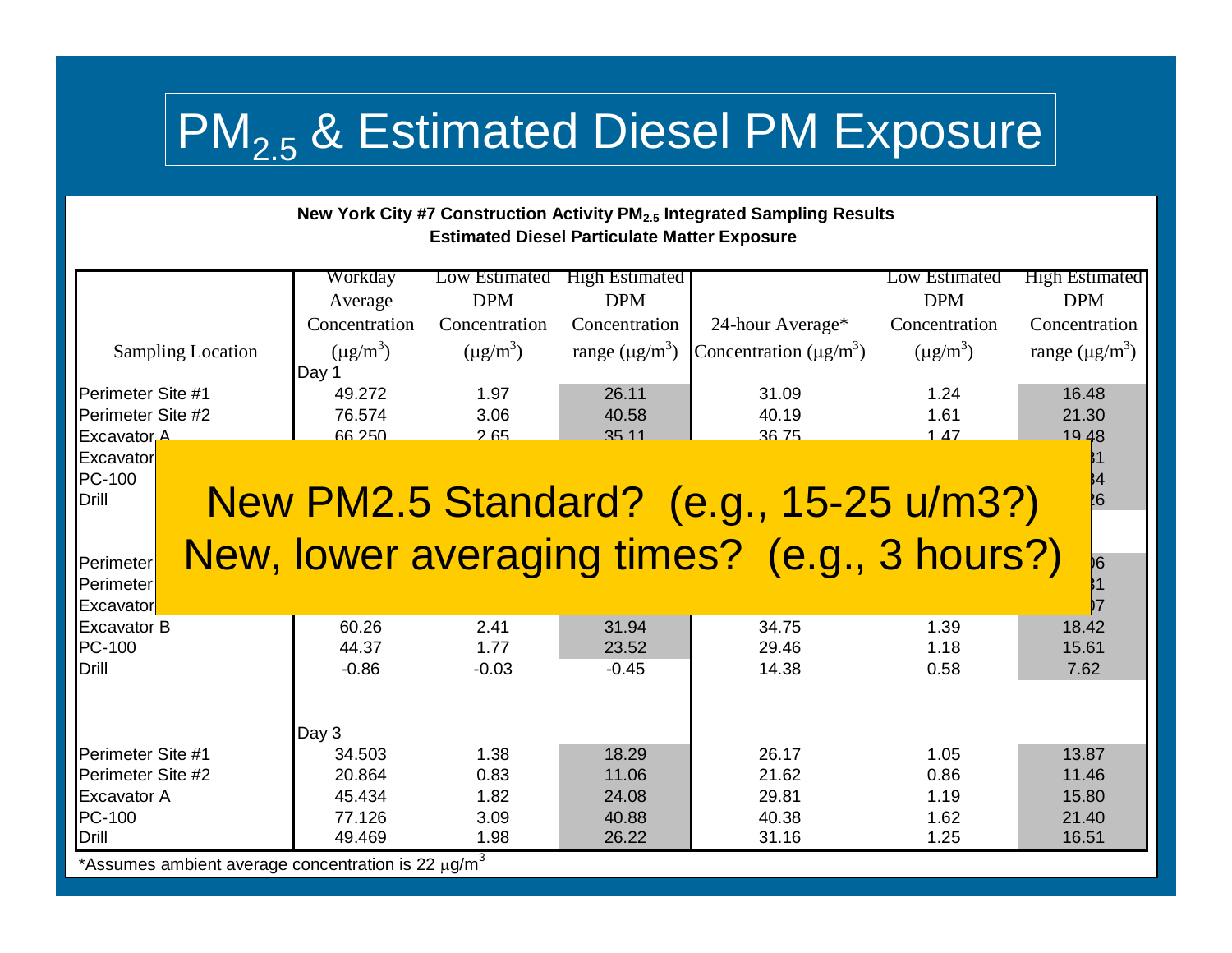# Target Gas Concentrations, NYC

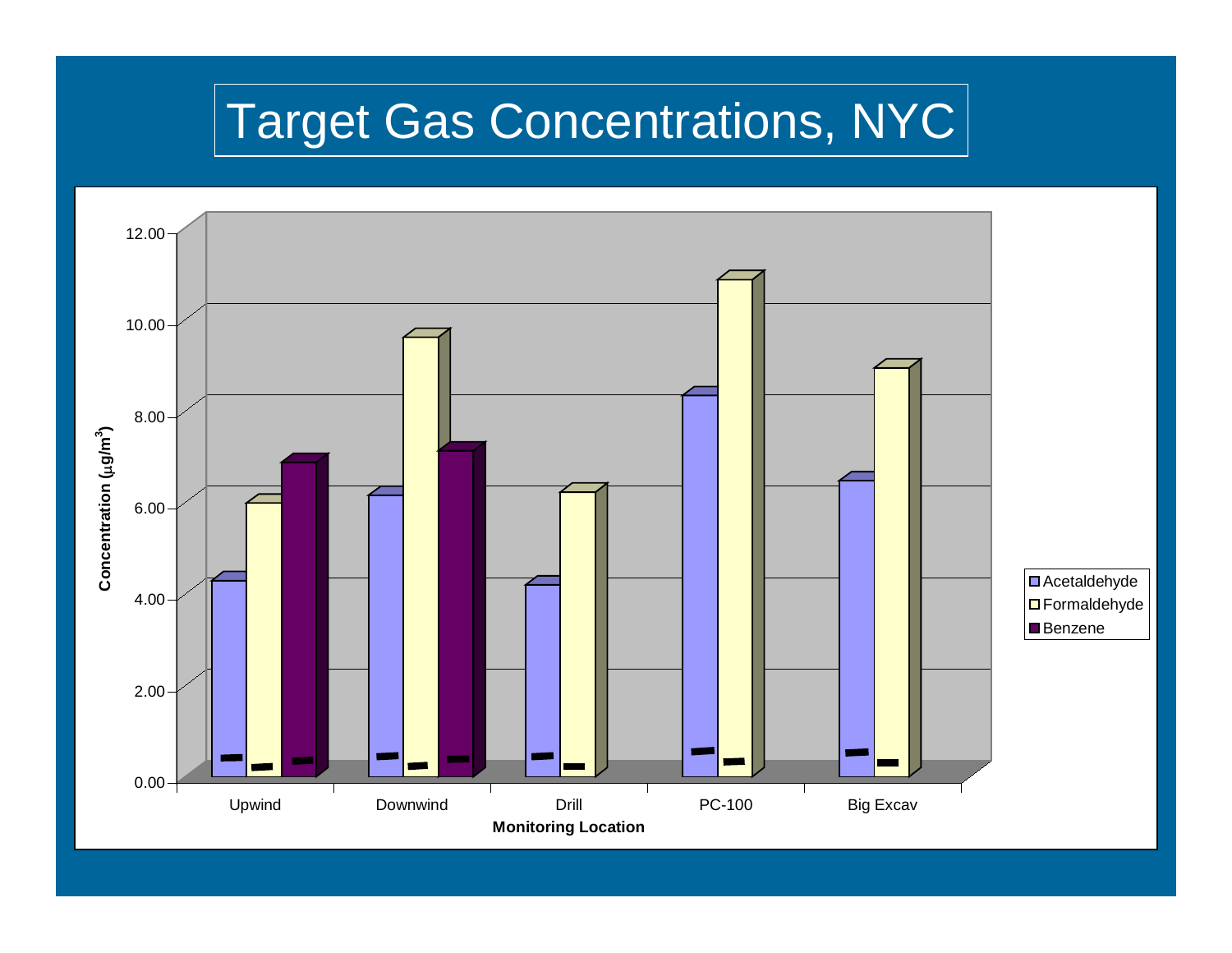## Nonroad Diesel Study Preliminary Results

- **Diesel equipment activity substantially increased PM2.5 exposures for workers and nearby residents, by as much as 16 times.**
- **Individual workers' estimated 24-hour exposures exceed current air quality standards by nearly 2 to 3.5 times – substantially increasing workers' health risk.**
- **The most potent portion of PM2.5** *diesel* **particulate matter was estimated to exist at levels that pose risk of chronic inflammation and lung damage in exposed individuals.**
- **As many as 200,000 workers may be exposed to these harmful concentration levels of nonroad equipment emissions in the Northeast.**
- **Concentrations of acetaldehyde, benzene and formaldehyde around nonroad equipment operations were as much as 140 times the federally established screening threshold for cancer risk.**
- **Concentrations of metals known to cause inflammatory responses and damage in pulmonary cells, such as iron, nickel and vanadium, were elevated in samples collected around nonroad equipment.**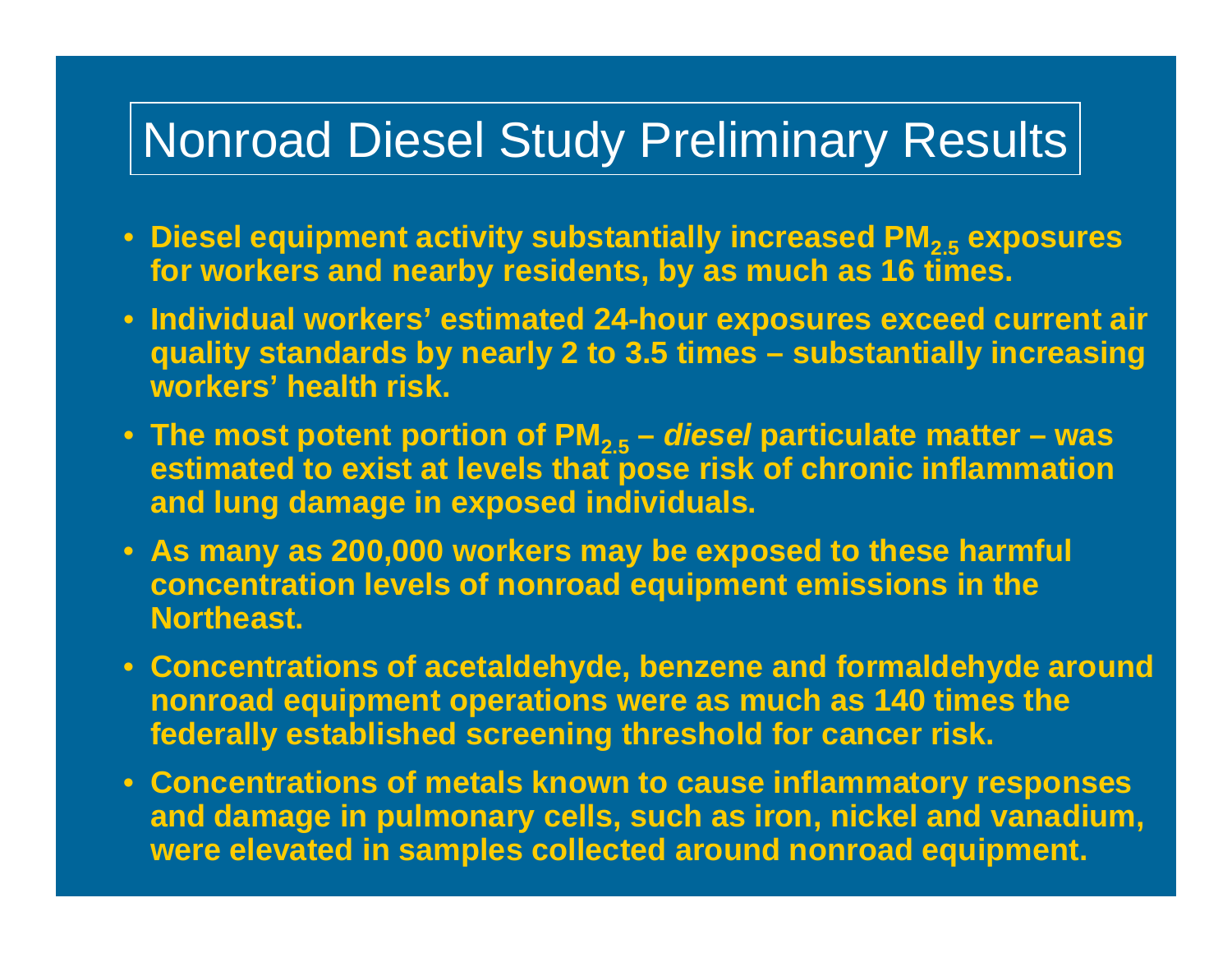### **FUELS**

- Low-Sulfur Diesel Fuels
- MTBE:
	- NY moving ahead in 60+ days – Renewable Fuel Standard (Ethanol) Compromise is in 2003 Energy Bill
- Home Heating Oil Opportunity!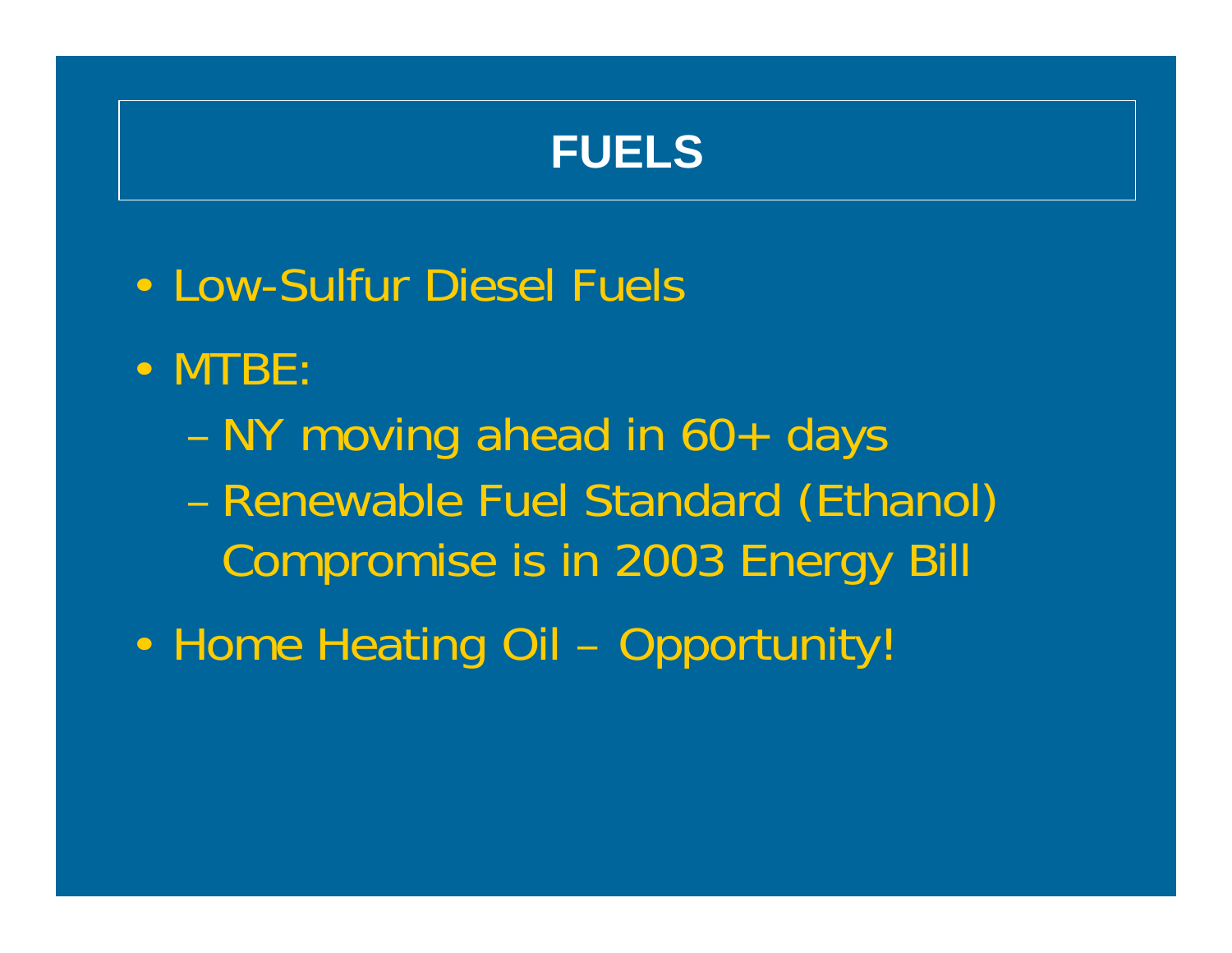#### **LIGHT DUTY MOTOR VEHICLES**

• California LEV II (AB 1492 – Pavley) –Gov. Pataki's Inaugural Speech

• Regional LEV II – Four states now (NY, MA, VT, ME) – CT, NJ, RI all considering joining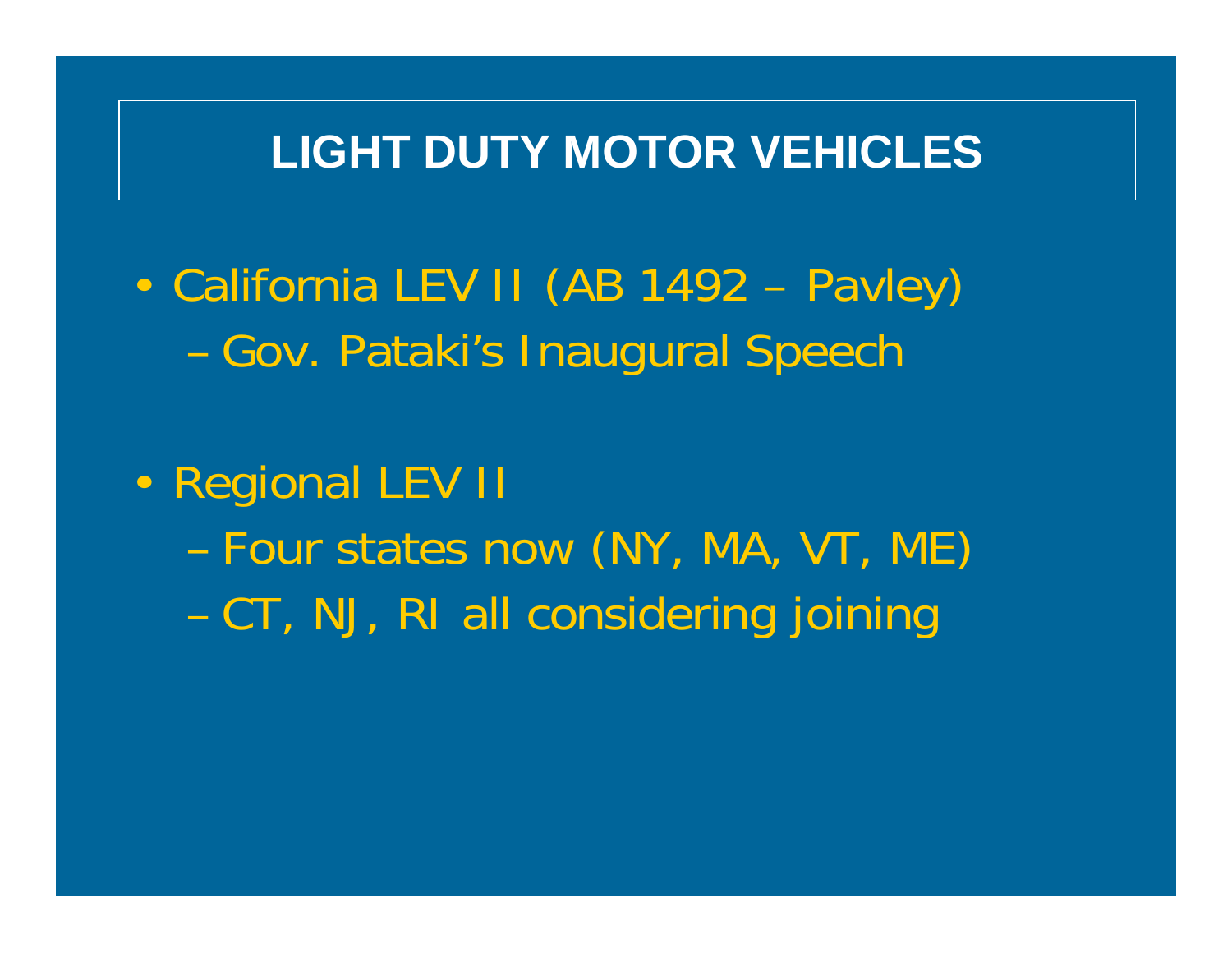#### **MONITORING & EVALUATION**

- NESCAUM Black Carbon Characterization Study (Spatial Distribution)
- Rural "Transport Supersites"
- Diesel Occupational Exposure Studies
- Source apportionment work underway in NJ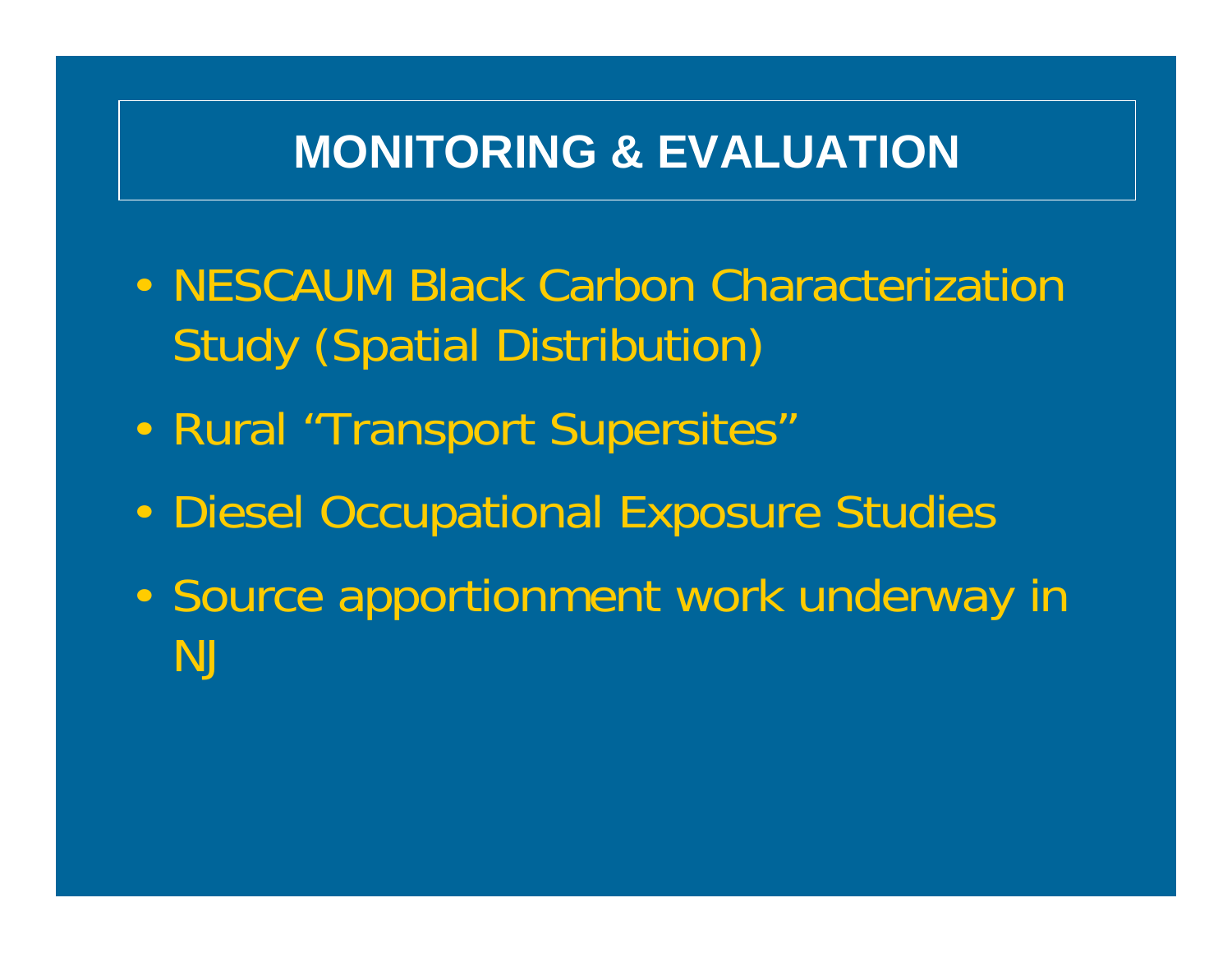## Spatial BC Distribution Study

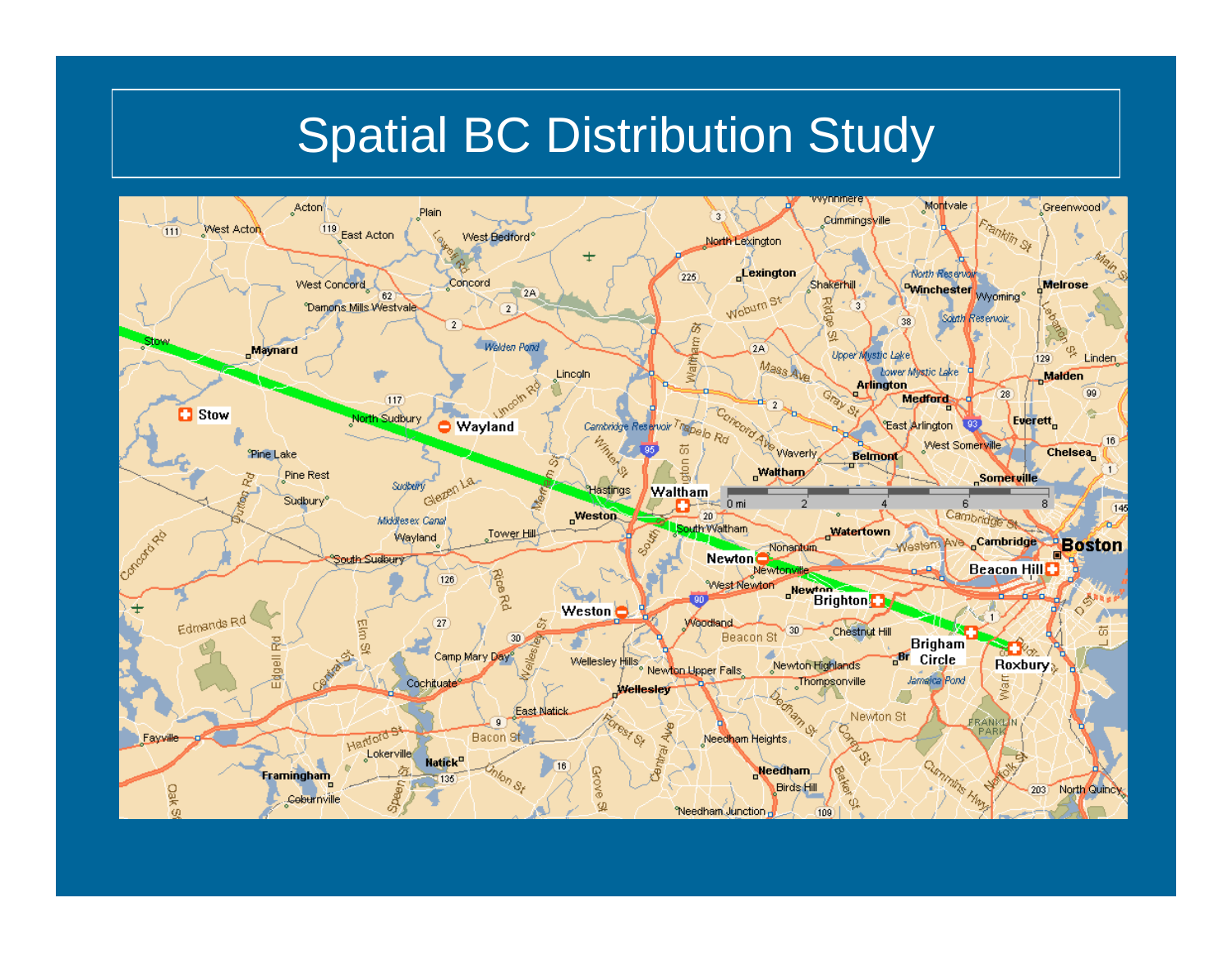## Spatial BC Distribution Study Results

#### **11 Jan thru 26 Feb 2003 1-Hour Spatial BC Distributions**

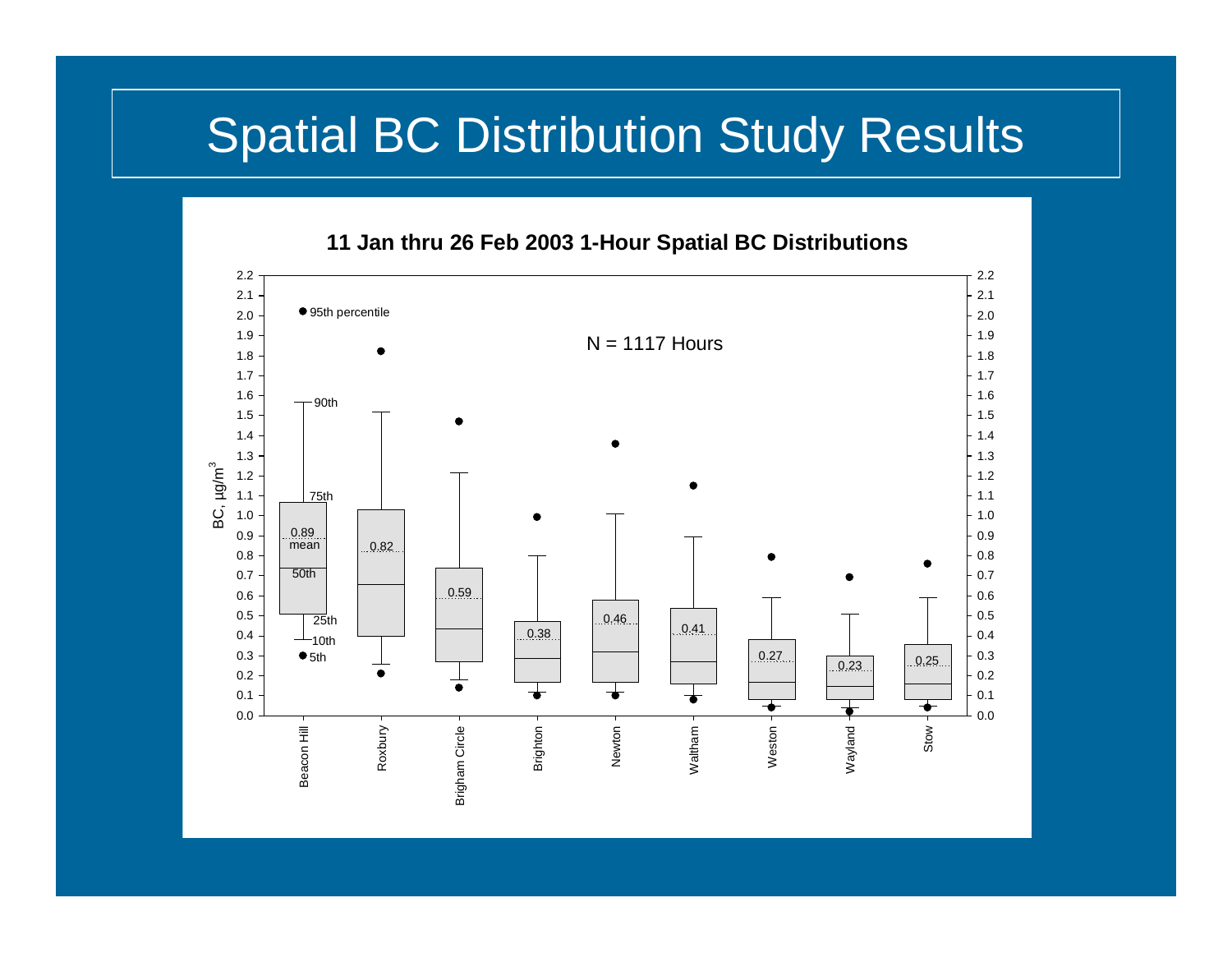### Micro-Scale Follow-Up BC Study

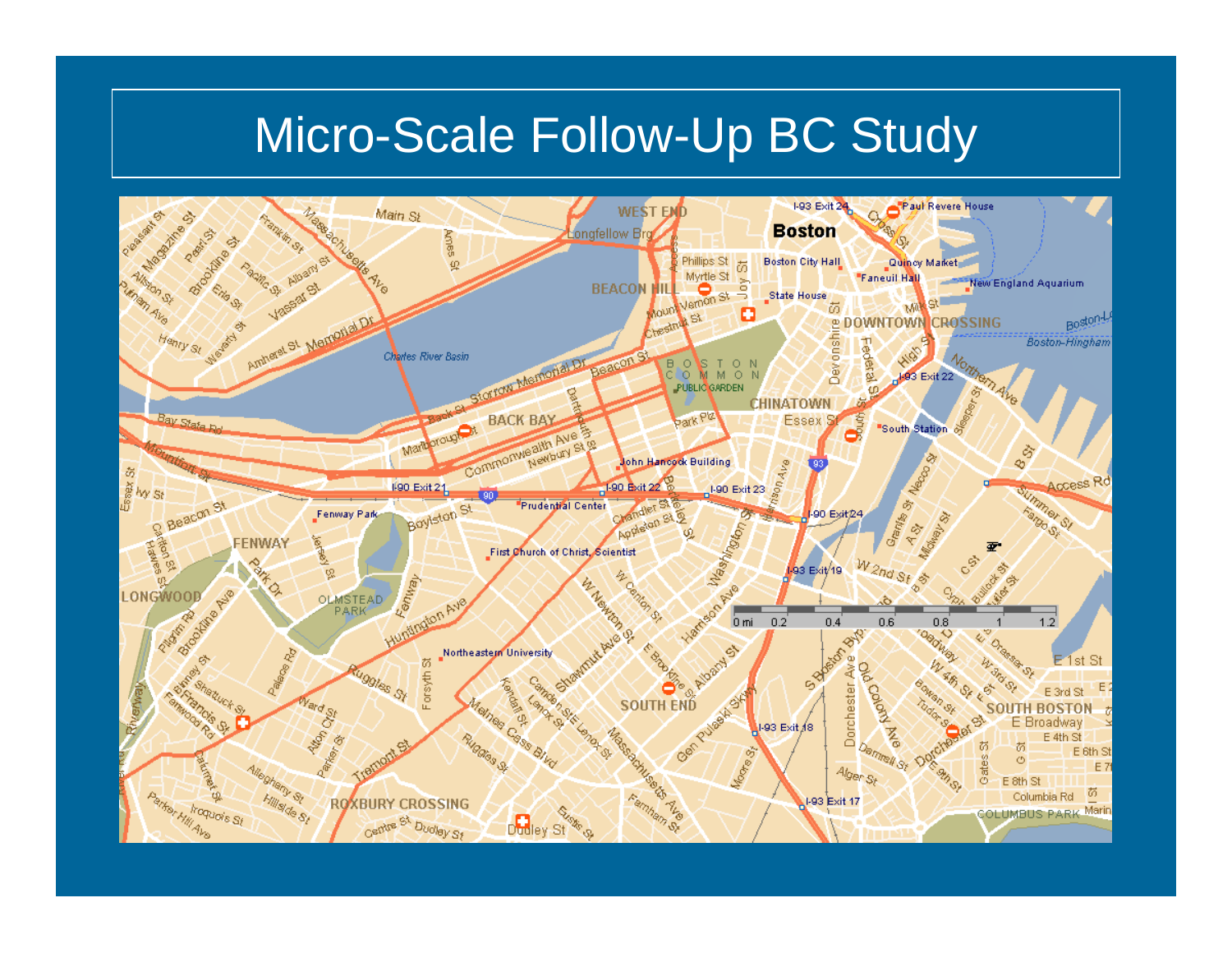# Preliminary Results of Follow-Up BC Study

Summer 2003 1-hour Boston BC percentiles Limited to days with data from all sites 3.5 3.5 N = 840 hours 3.0 3.0 2.5 2.5 BC,  $\mu g/m^3$ 2.0 2.0  $\mathbf{r}=\mathbf{r}$ 1.5 1.5  $\sim 10$ ä,  $\sim$  10  $\pm$ 1.0 1.0 0.5 0.5  $\bullet$  $\bullet$ 0.0 0.0 N.End Joy St . S.Bos B&G Club Roxbury HSPH Brighton Waltham Pinckney St. South St./NAVC Albany St./BU-SPH Hereford at Beacon Stow Pinckney St. South St./NAVC Albany St./BU-SPH S.Bos B&G Club Waltham Hereford at Beacon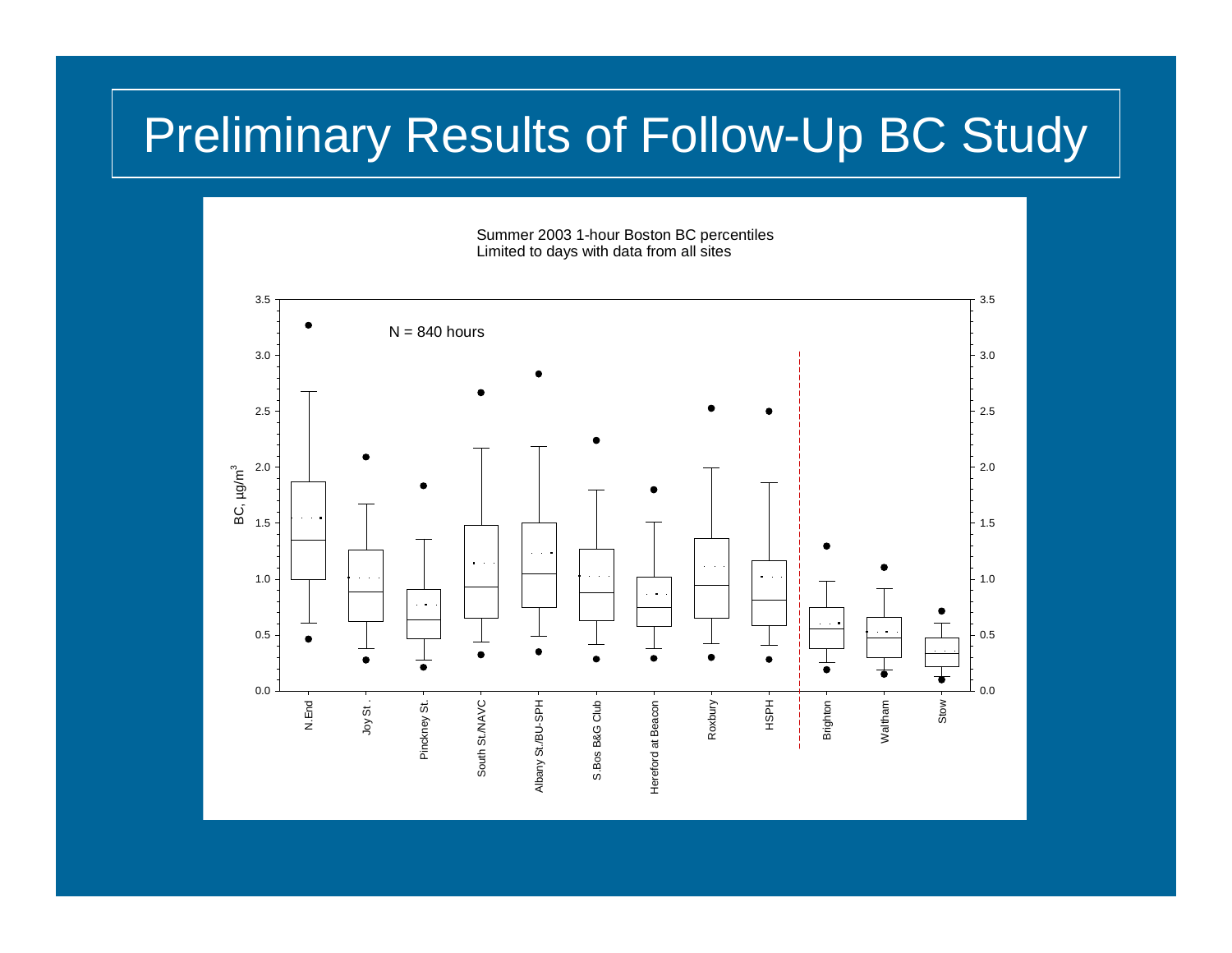## PM/Haze Rural "Transport Supersites"

- Multiple sites (3 or more) with detailed PM and visibility-related measurements
	- $\rightarrow$  high-elevation (1000 3000 ft), rural, transport characterization ==> contrast "Fresh" vs. Aged secondary aerosols
	- highly time-resolved (1-h) aerosol composition measurements
- Hourly aerosol composition data provide enhanced insight into:
	- $\rightarrow$  regional aerosol generation and source characterization
	- $\rightarrow$  factors that drive short-term visibility
	- aerosol model performance and evaluation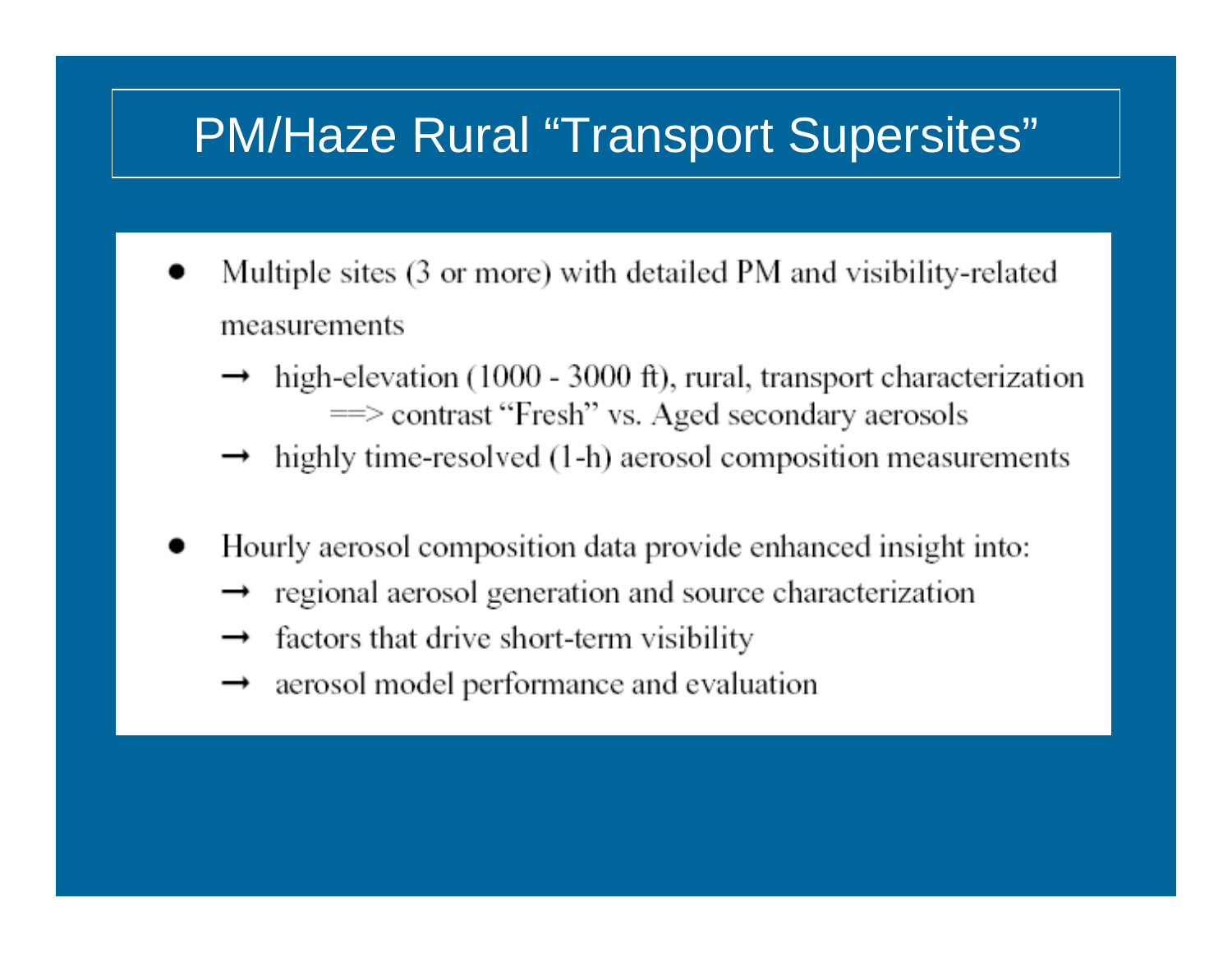## Planned "Transport Supersites"

Planned MANE-VU and potential other non-Mane-VU site locations:



[Athens and Shenandoah are only concepts at this time]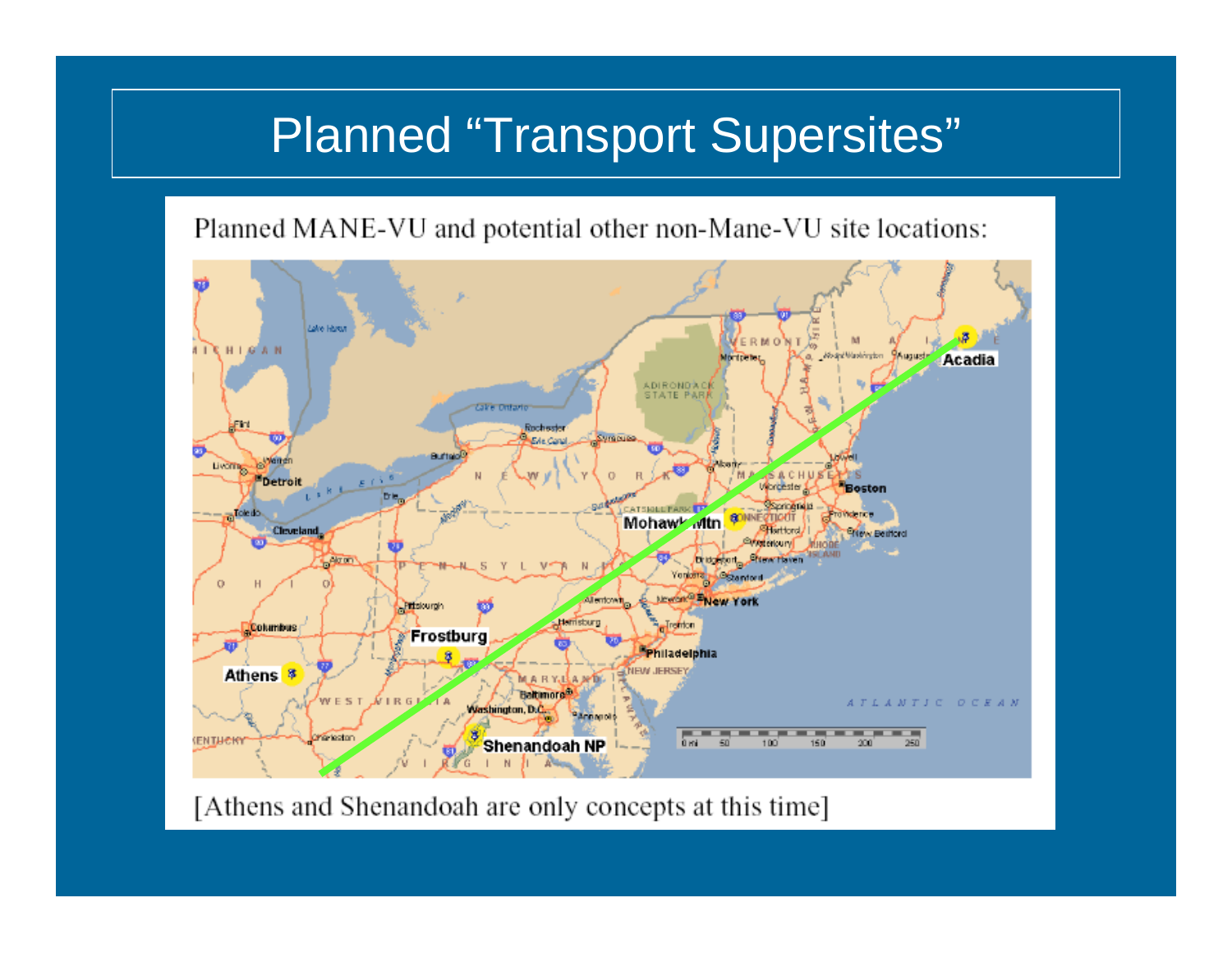# OC Peaks with Ozone => Secondary Regional Component

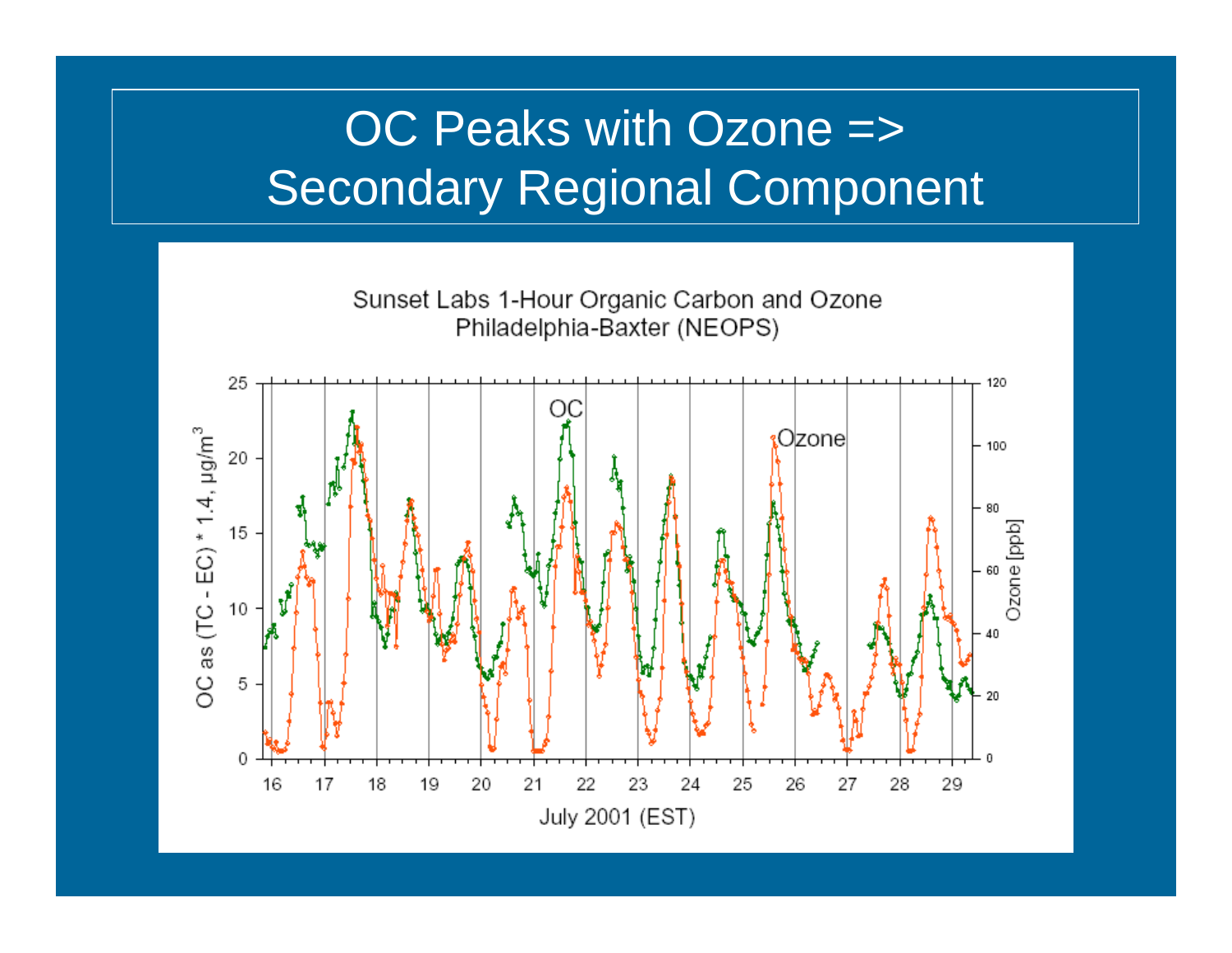## OC Unrelated to EC

Sunset Labs Hourly OC vs. EC Philadelphia PA, July 15-29 2001

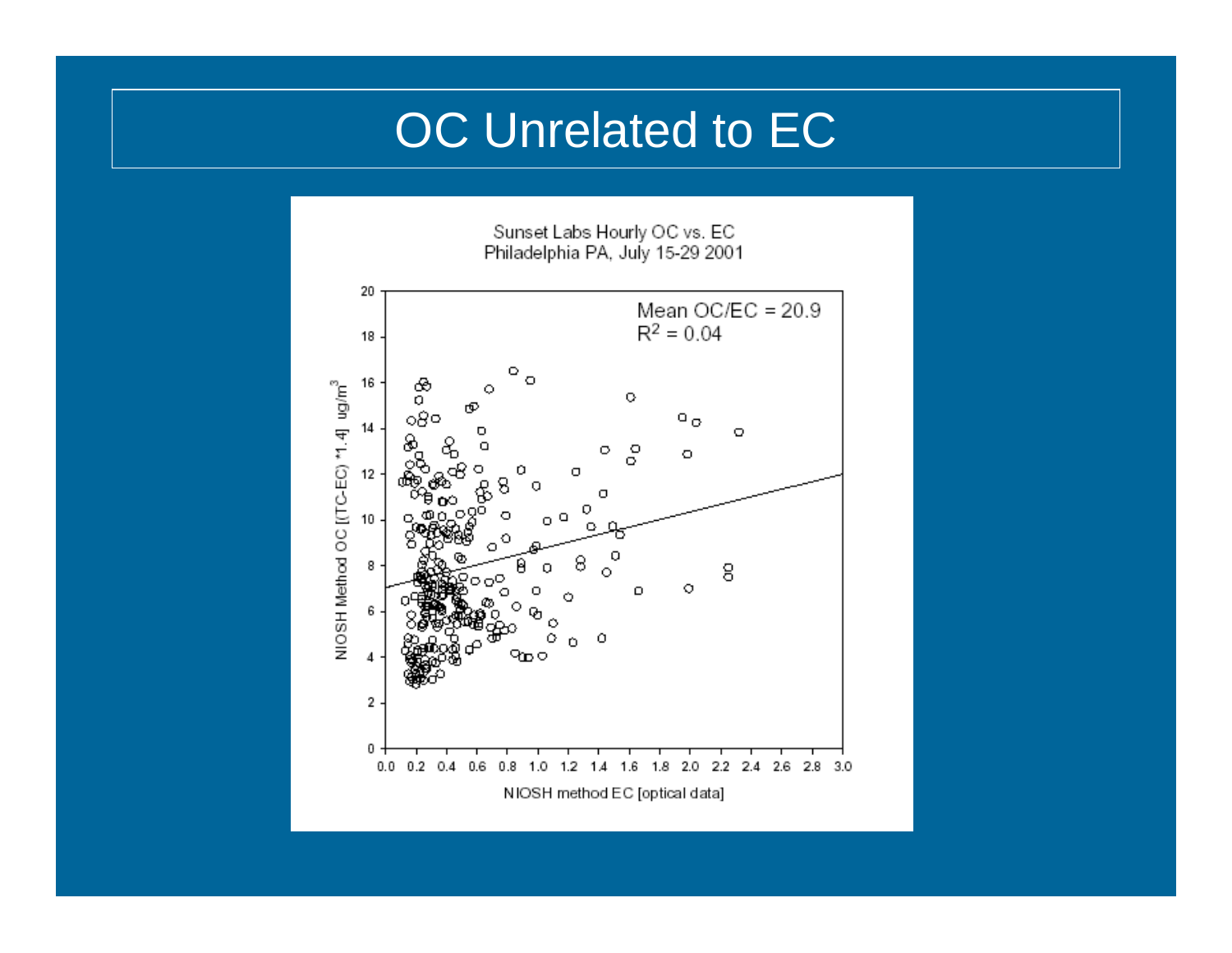# Motor Vehicle Impact Shows in Hourly Data

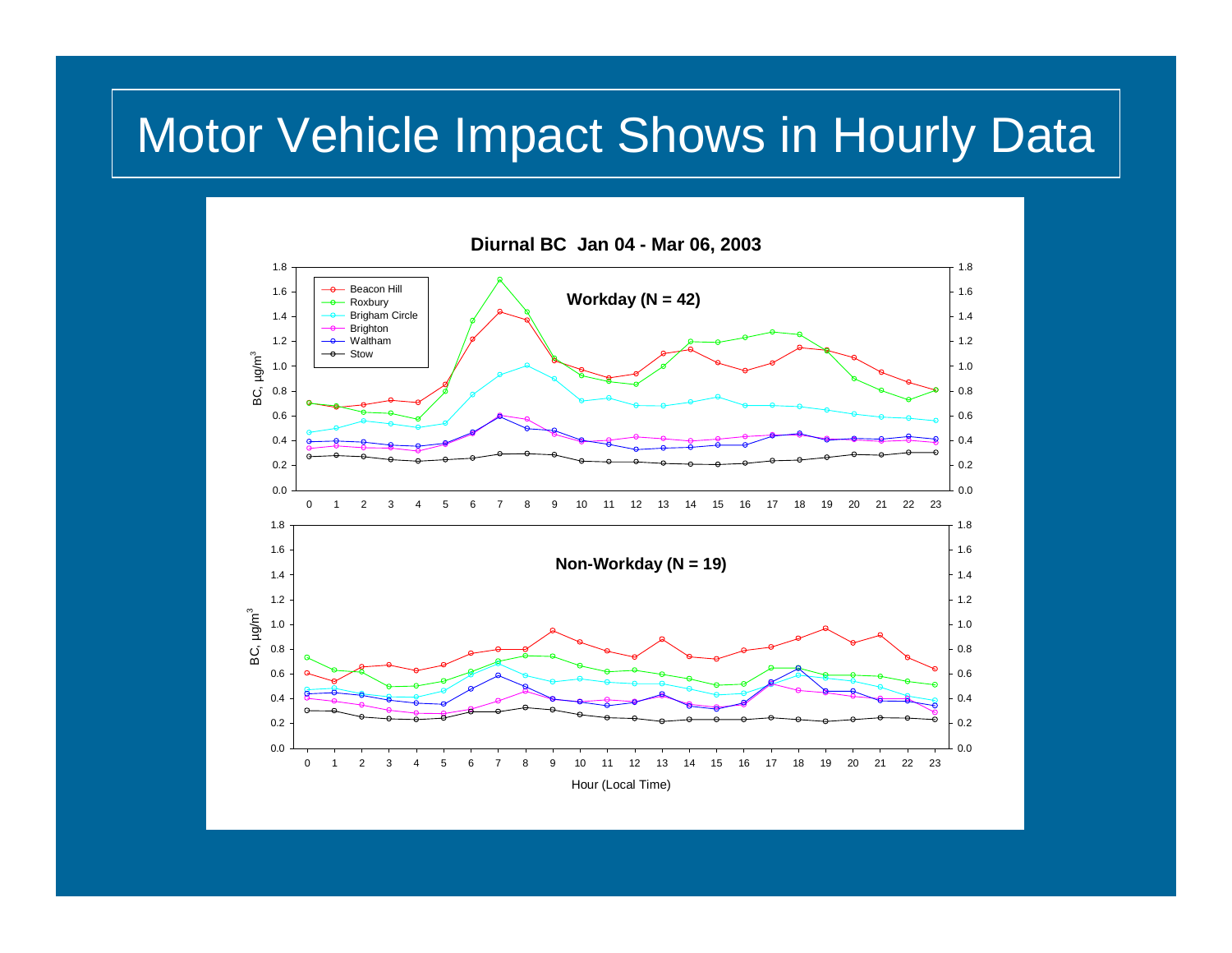## Possible Future "Transport Supersites"

- Other Possible "far-source" sites in MANE-VU domain:
	- Pinnacle St. Park, Addison NY (ASRC/NY-DEC)
	- $\rightarrow$  Brigantine NJ coastal, Class I
	- $\rightarrow$  Underhill VT (Mt. Mansfield), northern VT
	- $\rightarrow$  Whiteface MT (northeast NY)
	- $\rightarrow$  Northern NH: Mt. Washington or Cannon Mt.
	- $\rightarrow$  Pack Monadnock, southern NH (AIRMAP leverage?)
	- $\rightarrow$  AIRMAP site in central NH Castle Springs
	- $\rightarrow$  Ouabbin Reservoir (central MA)
- Other potential non-MANE-VU upwind sites:
	- $\rightarrow$  Athens OH (Ohio University) [Quaker City?]
	- $\rightarrow$  Shenandoah NP (existing Big Meadows IMPROVE site)

Nova Scotia: Env. Can. site in Kejimkujik National Park in southern NS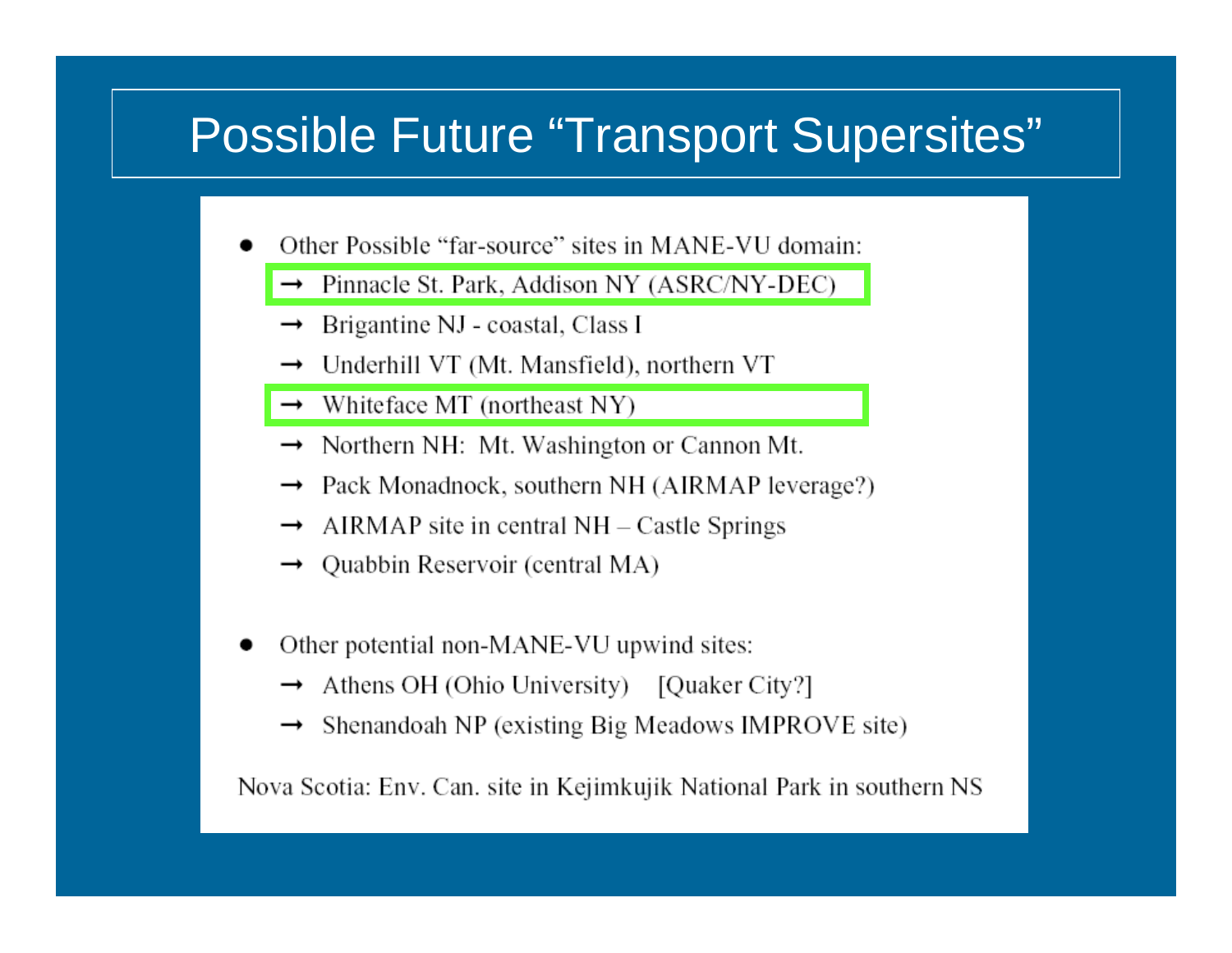#### **LOW INCOME / ENVIRONMENTAL JUSTICE**

- Clean Air Communities Clean Air Communities – Teams disadvantaged community partners with technology partners, funding, and assistance • Consolitdated Ed – Hunts Point TSE, GMDC, Seward Park, etc.
- NYPA Queens Clean Air Project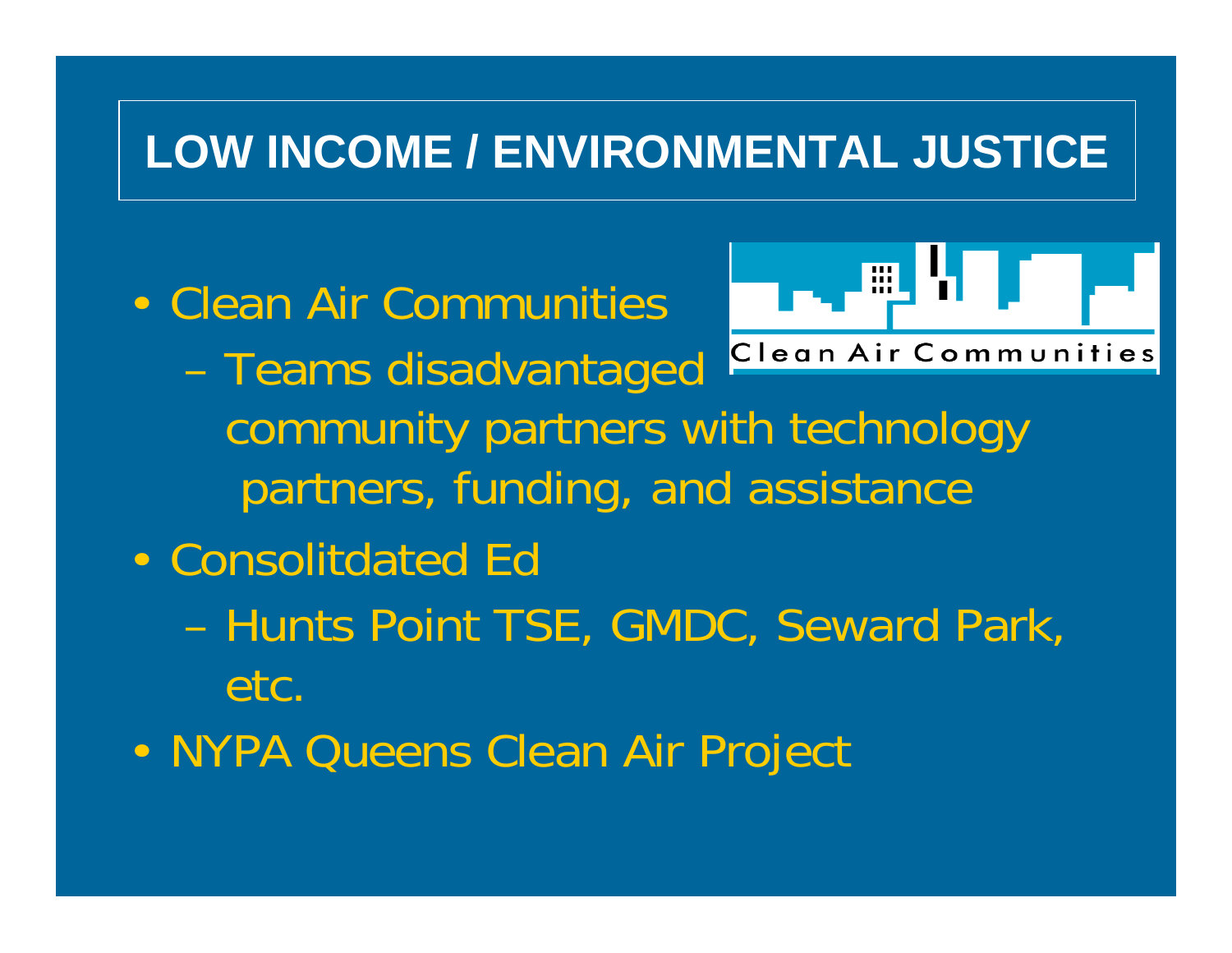#### CAC Projects Co-Funded by NYSERDA

- **GMDC:** 115kW solar installation on 2 commercial buildings in Greenpoint, Brooklyn.
- **Cherry Tree Association**: 15kW solar installation on community building in Mott Haven, Bronx.
- **Seward Park Housing Corp**: FlexTech grant to identify return on investment based energy efficiency control measures at 1700 unit housing cooperative in lower East Side, Manhattan.
- **Clinton Hill**: Combined heat and power (CHP) project utilizing micro-turbine technology at large, multi-building residential housing complex in Clinton Hill, Brooklyn.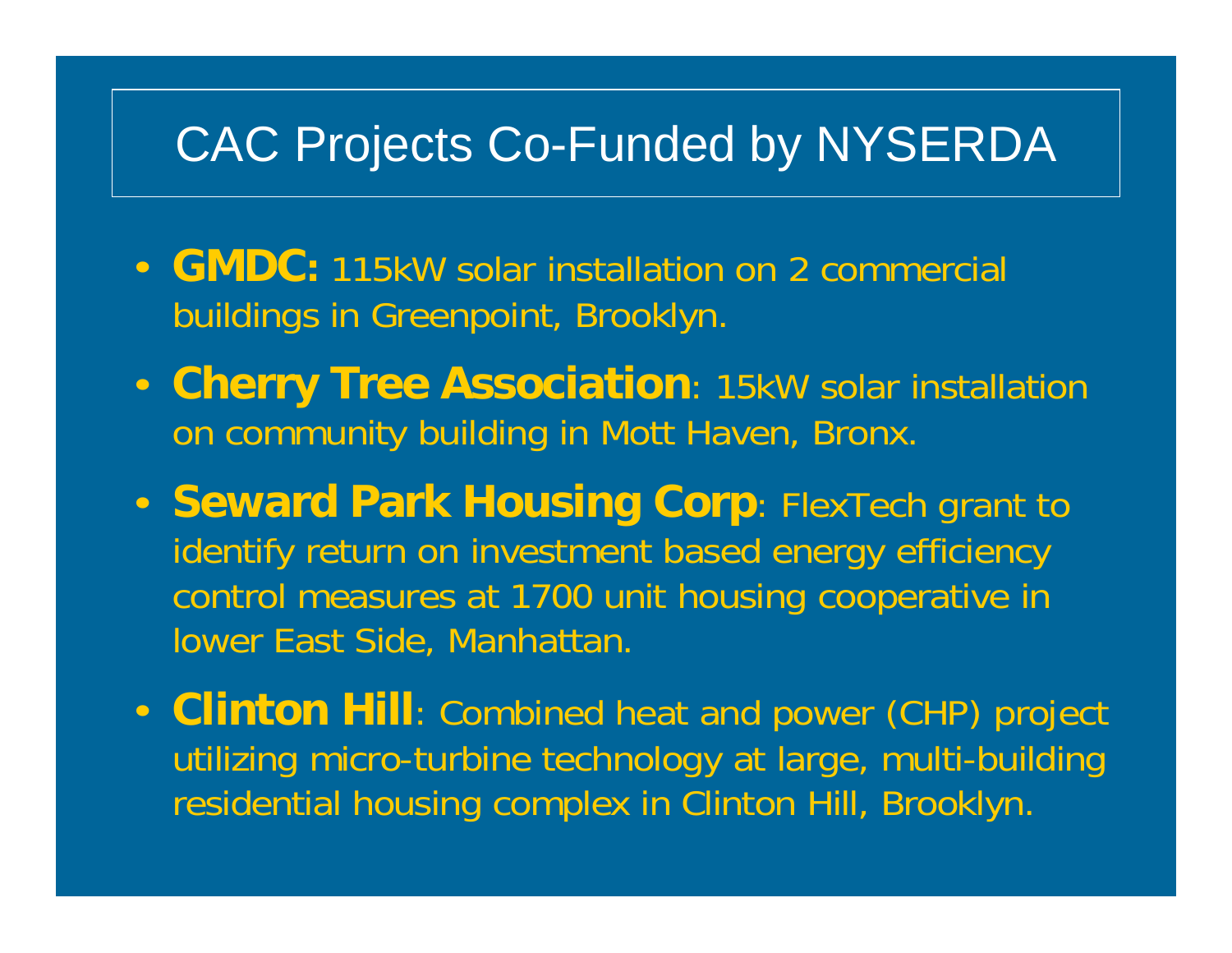#### **MULTI-POLLUTANT LEGISLATION**

- S.843 Carper / Chafee / Gregg – Alexander now too
- S. 485 Administration's Clear Skies Act – Attach to Energy Bill?